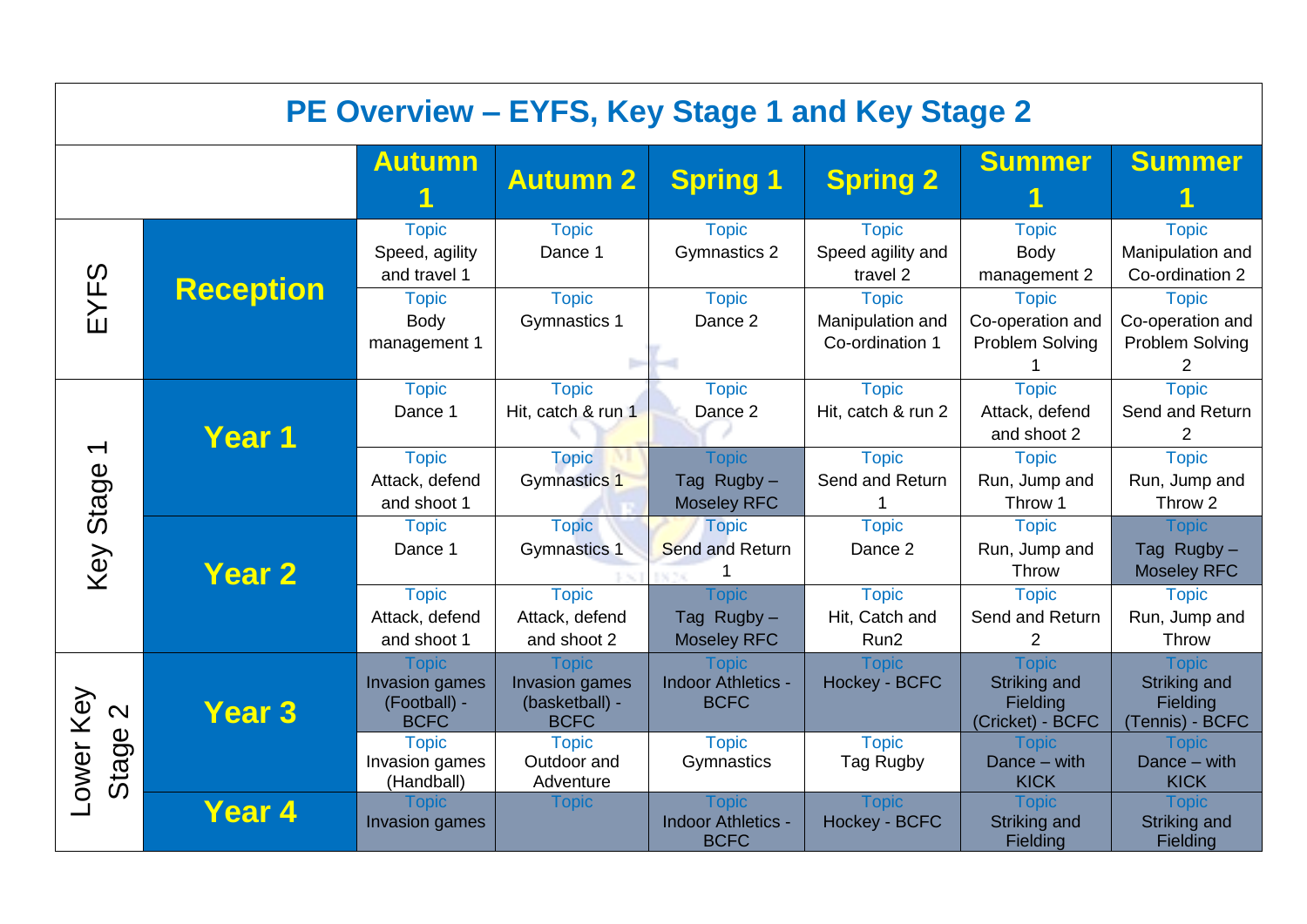|                   |               | (Football) -<br><b>BCFC</b>                                          | <b>Invasion games</b><br>(basketball) -<br><b>BCFC</b>          |                                                     |                                          | (Cricket) - BCFC                                                           | (Tennis) - BCFC                                                    |
|-------------------|---------------|----------------------------------------------------------------------|-----------------------------------------------------------------|-----------------------------------------------------|------------------------------------------|----------------------------------------------------------------------------|--------------------------------------------------------------------|
|                   |               | <b>Topic</b><br>Invasion games<br>(Tag-Rugby)                        | <b>Topic</b><br>Gymnastics                                      | <b>Topic</b><br><b>Invasion Games</b><br>(Handball) | <b>Topic</b><br>Outdoor and<br>Adventure | <b>Topic</b><br>Dance $-$ with<br><b>KICK</b>                              | <b>Topic</b><br>Dance $-$ with<br><b>KICK</b>                      |
| $\mathbf{\Omega}$ | <b>Year 5</b> | Topic<br>Invasion games<br>(Football) -<br><b>BCFC</b>               | <b>Topic</b><br>Invasion games<br>(basketball) -<br><b>BCFC</b> | Topic<br><b>Indoor Athletics -</b><br><b>BCFC</b>   | Topic<br><b>Hockey-BCFC</b>              | Topic<br>Striking and<br><b>Fielding</b><br>(Cricket) - BCFC               | Topic<br>Striking and<br><b>Fielding</b><br>(Tennis) - BCFC        |
| Stage             |               | <b>Topic</b><br>Tag Rugby                                            | <b>Topic</b><br>Gymnastics                                      | <b>Topic</b><br><b>Invasion Games</b><br>(Handball) | <b>Topic</b><br>Outdoor and<br>Adventure | Topic<br>Dance $-$ with<br><b>KICK</b>                                     | Topic<br>Dance $-$ with<br><b>KICK</b>                             |
| Key               | <b>Year 6</b> | <b>Topic</b><br><b>Invasion games</b><br>(Football) -<br><b>BCFC</b> | <b>Topic</b><br>Invasion games<br>(basketball) -<br><b>BCFC</b> | Topic<br><b>Indoor Athletics -</b><br><b>BCFC</b>   | Topic<br><b>Hockey-BCFC</b>              | <b>Topic</b><br><b>Striking and</b><br><b>Fielding</b><br>(Cricket) - BCFC | <b>Topic</b><br>Striking and<br><b>Fielding</b><br>(Tennis) - BCFC |
| Upper             |               | <b>Topic</b><br>Invasion games<br>(Handball)                         | <b>Topic</b><br>Gymnastics                                      | <b>Topic</b><br>Dance                               | <b>Topic</b><br>Outdoor and<br>Adventure | <b>Topic</b><br>Striking and<br>Fielding<br>(Rounders)                     | Topic<br>Tag Rugby-<br><b>Moseley RFC</b>                          |
|                   |               |                                                                      |                                                                 |                                                     |                                          |                                                                            |                                                                    |



# **Early Years Foundation Stage - Related to PE**

# **Physical Development**

### **Moving and Handling Early Learning Goal**

Children show good control and co-ordination in large and small movements. They move confidently in a range of ways, safely negotiating space

#### **Health and Self Care**

Early Learning Goal Children know the importance for good health of physical exercise, and a healthy diet, and talk about ways to keep healthy and safe. They manage their own basic hygiene and personal needs successfully, including dressing and going to the toilet independently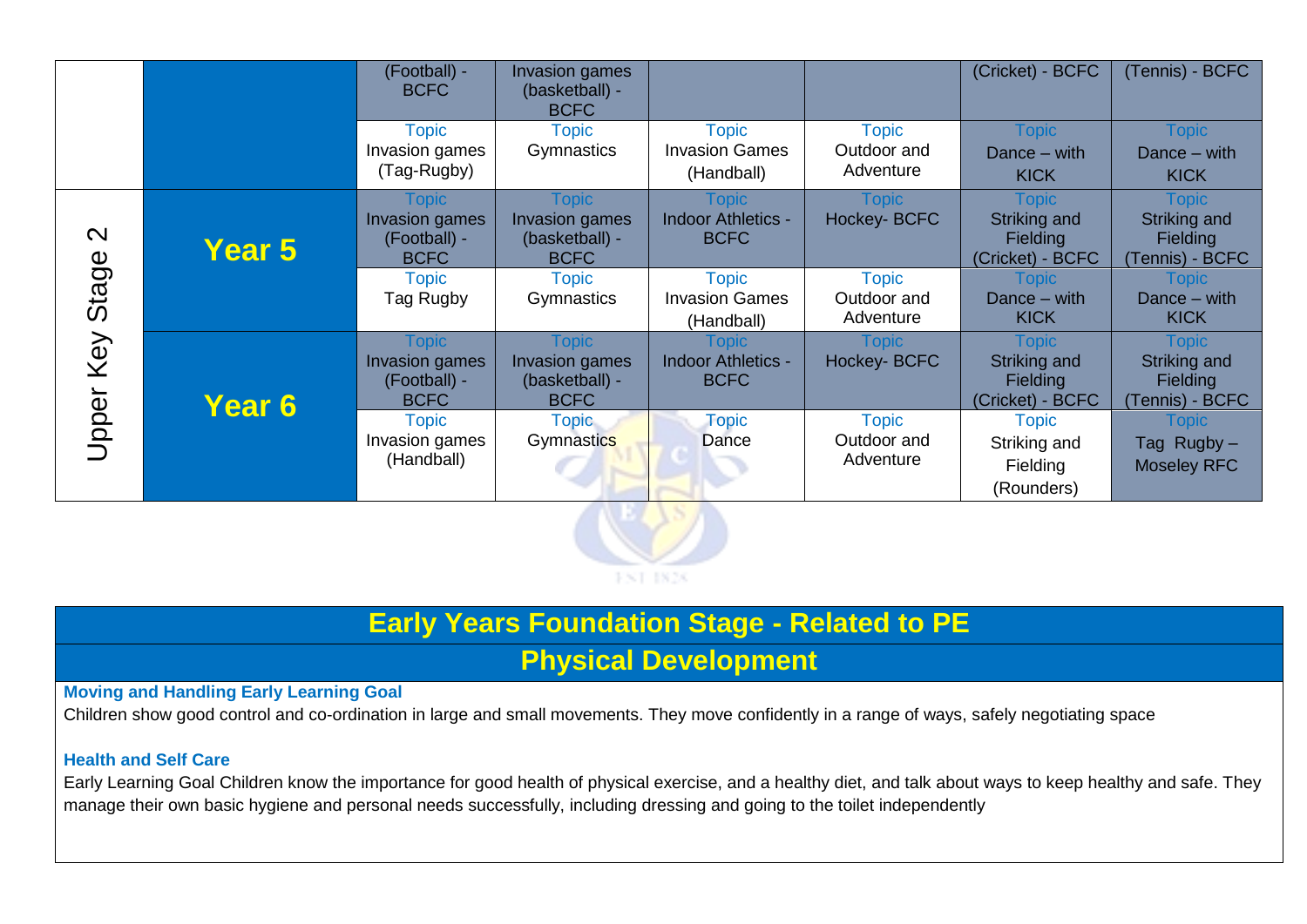|      | <b>Autumn 1</b>                                                                                                                                                                                                                                                                                                                                                                        | <b>Autumn 2</b>                                                                                                                                                                                                                                                                                                           | <b>Spring 1</b>                                                                                                                                                                                                                                                      | <b>Spring 2</b>                                                                                                                                                                                                                                                                                                                                                           | <b>Summer 1</b>                                                                                                                                                                                                                                                                                                                                                                                 | <b>Summer 2</b>                                                                                                                                                                                                |
|------|----------------------------------------------------------------------------------------------------------------------------------------------------------------------------------------------------------------------------------------------------------------------------------------------------------------------------------------------------------------------------------------|---------------------------------------------------------------------------------------------------------------------------------------------------------------------------------------------------------------------------------------------------------------------------------------------------------------------------|----------------------------------------------------------------------------------------------------------------------------------------------------------------------------------------------------------------------------------------------------------------------|---------------------------------------------------------------------------------------------------------------------------------------------------------------------------------------------------------------------------------------------------------------------------------------------------------------------------------------------------------------------------|-------------------------------------------------------------------------------------------------------------------------------------------------------------------------------------------------------------------------------------------------------------------------------------------------------------------------------------------------------------------------------------------------|----------------------------------------------------------------------------------------------------------------------------------------------------------------------------------------------------------------|
| Year | Topic - Speed, agility and<br>travel 1<br>Travel with some<br>$\bullet$<br>control and<br>coordination.<br>Change direction at<br>$\bullet$<br>speed through both<br>choice and<br>instructions.<br>Perform actions<br>$\bullet$<br>demonstrating<br>changes in speed.<br>Stop, start, pause,<br>$\bullet$<br>prepare for and<br>anticipate movement<br>in a variety of<br>situations. | Topic - Dance 1<br>Recognise that<br>$\bullet$<br>actions can be<br>reproduced in time<br>to music; beat<br>patterns and<br>different speeds.<br>Perform a wide<br>$\bullet$<br>variety of dance<br>actions both similar<br>and contrasting.<br>Copy, repeat, and<br>$\bullet$<br>perform simple<br>movement<br>patterns. | Topic - Gymnastics 2<br>To develop<br>$\bullet$<br>confidence in<br>fundamental<br>movements<br>To learn and<br>$\bullet$<br>refine a variety<br>of shapes,<br>jumps, balances<br>and rolls<br>To link simple<br>$\bullet$<br>balance, jump<br>and travel<br>actions | Topic - Speed, agility and<br>travel 2<br>Participate in a<br>$\bullet$<br>variety of agility-<br>based activities<br>moving and<br>controlling objects.<br>Recognise the<br>$\bullet$<br>difference between<br>actions such as:<br>moving softly,<br>quietly, quickly,<br>powerfully, etc.<br>Relate body<br>$\bullet$<br>movements to<br>music and<br>percussion beats. | Topic - Body<br>Management 2<br>Explore a<br>$\bullet$<br>variety of<br>rolling, sliding<br>and slithering.<br>Jump using a<br>$\bullet$<br>variety of take<br>offs and<br>landings,<br>moving on and<br>off low<br>apparatus using<br>hands and feet<br>in a variety of<br>combinations.<br>Participate in a<br>$\bullet$<br>variety of small<br>group co-<br>operative<br>activities.         | Manipulation and Co-<br>ordination 2<br>Coordinate similar<br>$\bullet$<br>objects in a variety<br>of ways<br>Differentiate ways<br>$\bullet$<br>to manoeuvre<br>objects<br>Skip in isolation<br>and with rope |
| R    | Topic - Body Management 1<br>Explore balance and<br>$\bullet$<br>managing own body<br>including<br>manipulating small<br>objects.<br>Able to stretch,<br>$\bullet$<br>reach, extend in a<br>variety of ways and<br>positions.<br>Able to control body<br>$\bullet$<br>and perform specific<br>movements on<br>command.                                                                 | Topic - Gymnastics 1<br>To develop<br>$\bullet$<br>confidence in<br>fundamental<br>movements<br>To experience<br>$\bullet$<br>jumping, sliding,<br>rolling, moving<br>over, under and on<br>apparatus<br>To develop<br>$\bullet$<br>coordination and<br>gross motor skills                                                | Topic - Dance 2<br>Count and<br>$\bullet$<br>move to beats<br>of 8.1 $\times$ 1 $\times$ 3.1<br>Copy and<br>$\bullet$<br>repeat<br>movement<br>patterns.<br>Work as an<br>$\bullet$<br>individual, in<br>partners, and<br>as a group.                                | Manipulation and Co-<br>ordination 1<br>Send and receive a<br>$\bullet$<br>variety of objects<br>with different body<br>parts.<br>Work with others to<br>$\bullet$<br>control objects in<br>space.<br>Coordinate body<br>$\bullet$<br>parts such as<br>hand-eye, foot-eye<br>over a variety of<br>activities and in<br>different ways.                                    | Co-operate and solve<br>problems 1<br>Organise and<br>$\bullet$<br>match various<br>items, images,<br>colours and<br>symbols<br>Work with a<br>$\bullet$<br>partner to listen,<br>share ideas,<br>question and<br>choose<br>Collect,<br>$\bullet$<br>distinguish and<br>differentiate<br>colours and<br>create a shape<br>as a team<br>Move<br>$\bullet$<br>confidently and<br>cooperatively in | Co-operate and solve<br>problems 2<br>Copy and repeat<br>$\bullet$<br>various patterns<br>and actions<br>Continue to work in<br>$\bullet$<br>teams<br>Solve more<br>$\bullet$<br>complex task                  |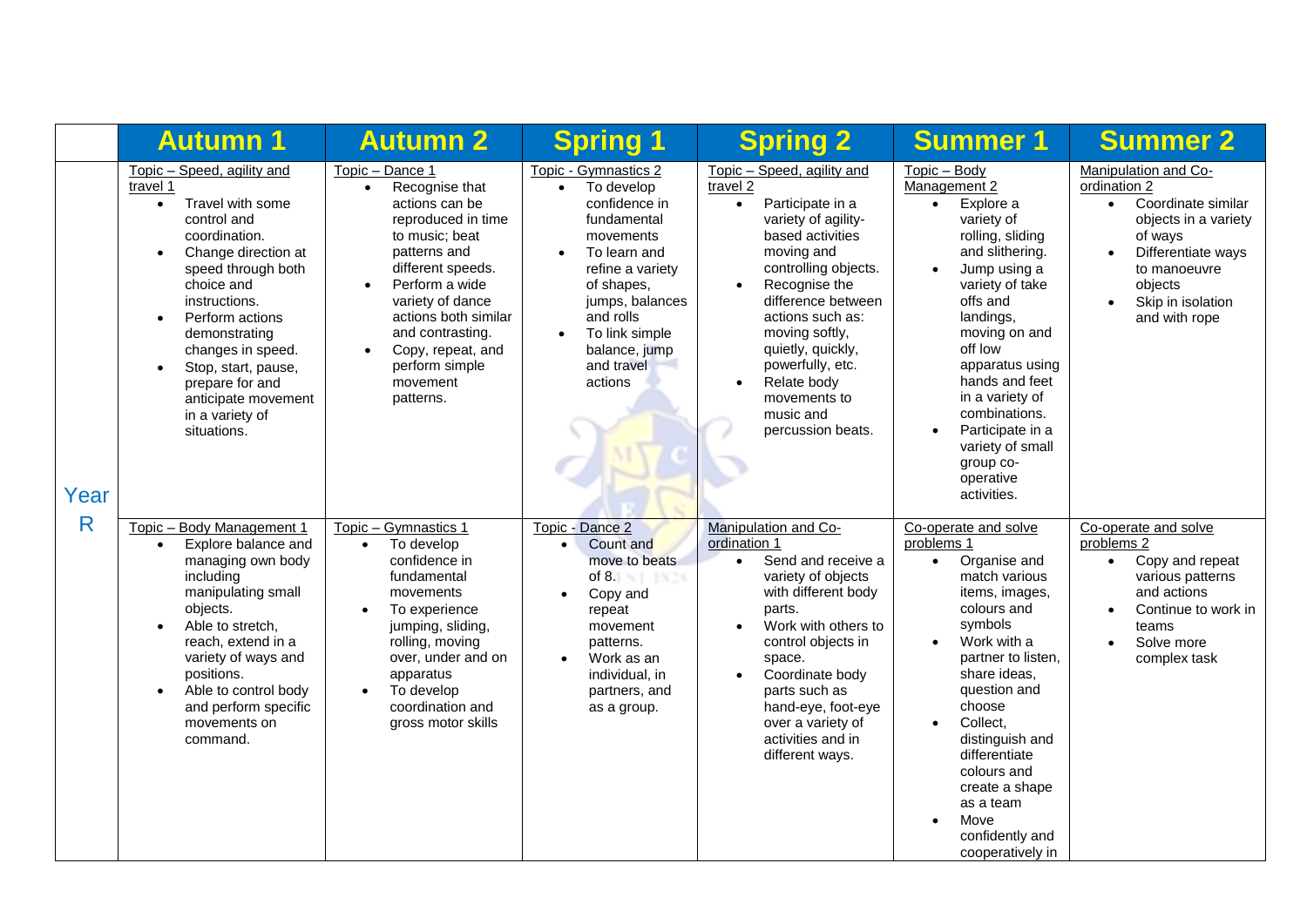|  |  | space. Travel in<br>a range of ways |  |
|--|--|-------------------------------------|--|
|  |  |                                     |  |

# **National Curriculum – PE**

#### **Purpose of study**

A high-quality physical education curriculum inspires all pupils to succeed and excel in competitive sport and other physically-demanding activities. It should provide opportunities for pupils to become physically confident in a way which supports their health and fitness. Opportunities to compete in sport and other activities build character and help to embed values such as fairness and respect.

**JACK 1826** 

#### **Aims**

The national curriculum for physical education aims to ensure that all pupils:

- develop competence to excel in a broad range of physical activities
- are physically active for sustained periods of time
- engage in competitive sports and activities
- lead healthy, active lives.

#### **National Curriculum - Key stage 1**

Pupils should develop fundamental movement skills, become increasingly competent and confident and access a broad range of opportunities to extend their agility, balance and coordination, individually and with others. They should be able to engage in competitive (both against self and against others) and co-operative physical activities, in a range of increasingly challenging situations.

Pupils should be taught to:

- master basic movements including running, jumping, throwing and catching, as well as developing balance, agility and co-ordination, and begin to apply these in a range of activities
- participate in team games, developing simple tactics for attacking and defending
- perform dances using simple movement patterns.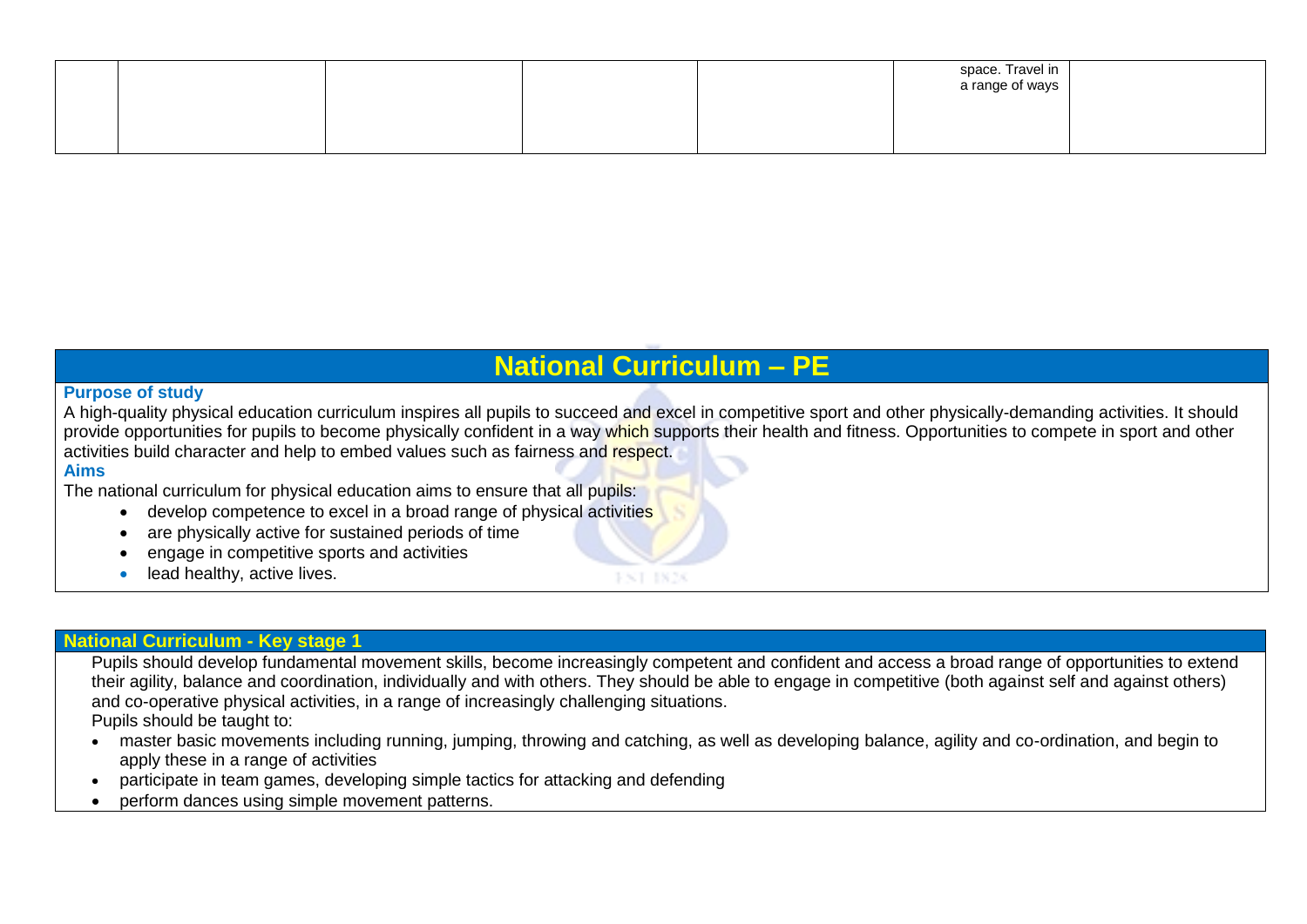|                        | <b>Autumn 1</b>                                                                                                                                                                                                                                                                                                            | <b>Autumn 2</b>                                                                                                                                                                                                                                                                                                           | <b>Spring 1</b>                                                                                                                                                                                                                                                                                                                        | <b>Spring 2</b>                                                                                                                                                                                                                                        | <b>Summer 1</b>                                                                                                                                                                                                                                                                       | <b>Summer 2</b>                                                                                                                                                                                                                                                                                                                                         |
|------------------------|----------------------------------------------------------------------------------------------------------------------------------------------------------------------------------------------------------------------------------------------------------------------------------------------------------------------------|---------------------------------------------------------------------------------------------------------------------------------------------------------------------------------------------------------------------------------------------------------------------------------------------------------------------------|----------------------------------------------------------------------------------------------------------------------------------------------------------------------------------------------------------------------------------------------------------------------------------------------------------------------------------------|--------------------------------------------------------------------------------------------------------------------------------------------------------------------------------------------------------------------------------------------------------|---------------------------------------------------------------------------------------------------------------------------------------------------------------------------------------------------------------------------------------------------------------------------------------|---------------------------------------------------------------------------------------------------------------------------------------------------------------------------------------------------------------------------------------------------------------------------------------------------------------------------------------------------------|
|                        | Topic - Dance 1<br>Respond to a<br>$\bullet$<br>range of stimuli<br>and types of<br>music<br>Explore space,<br>$\bullet$<br>direction, levels<br>and speeds<br>Experiment<br>$\bullet$<br>creating actions<br>and performing<br>movements with<br>different body<br>parts                                                  | Topic - Hit, catch & run 1<br>To be able to hit<br>$\bullet$<br>objects with<br>hand or bat.<br>Track and<br>$\bullet$<br>retrieve a rolling<br>ball.<br>Throw and catch<br>$\bullet$<br>a variety of balls<br>and objects.                                                                                               | Topic - Dance 2<br>Able to build<br>$\bullet$<br>simple movement<br>patterns from<br>given actions<br>Compose and link<br>actions to make<br>simple movement<br>phrases<br>Respond<br>$\bullet$<br>appropriately to<br>supporting<br>concepts such as<br>canon and levels                                                              | Topic - Hit, catch & run 2<br>Develop sending<br>$\bullet$<br>and receiving skills<br>to benefit fielding as<br>a team.<br>Distinguish between<br>$\bullet$<br>the roles of batters<br>and fielders.<br>Introduce the<br>concept of simple<br>tactics. | Topic - Attack, defend and<br>shoot 2<br>Practised<br>$\bullet$<br>movements<br>including running,<br>jumping, throwing<br>and catching.<br>Have played in<br>some competitive<br>activities.<br>Experienced<br>opportunities to<br>improve agility,<br>balance, and<br>coordination. | Topic - Send and Return 2<br>Develop sending<br>$\bullet$<br>skills with a<br>variety of balls<br>Track, intercept<br>and stop a variety<br>of objects such as<br>balls and<br>beanbags<br>Select and apply skills to<br>beat the opposition                                                                                                            |
| Year                   | Topic - Attack, Defend<br>and Shoot 1<br>To practice basic<br>$\bullet$<br>movements<br>including running,<br>jumping, throwing<br>and catching<br>To begin to<br>$\bullet$<br>engage in<br>competitive<br>activities<br>To experience<br>$\bullet$<br>opportunities to<br>improve agility,<br>balance and<br>coordination | Topic - Gymnastics 1<br>Identify and use<br>$\bullet$<br>simple<br>gymnastics<br>actions and<br>shapes.<br>Apply basic<br>$\bullet$<br>strength to a<br>range of<br>gymnastics<br>actions.<br>Begin to carry<br>basic apparatus<br>such as mats<br>and benches.<br>To recognise<br>$\bullet$<br>like actions and<br>link. | Topic - Tag Rugby<br>To understand<br>$\bullet$<br>how to move<br>forwards to score<br>To perform a<br>range of ball<br>handling skills<br>To use a range of<br>techniques to<br>avoid being<br>tagged<br>To practice and<br>improve passing<br><b>skills</b><br>To defend the ball<br>carrier<br>In implement new<br>skills in a game | Topic - Send and Return 1<br>To be able to send<br>$\bullet$<br>an object with<br>increased<br>confidence using<br>hand or bat.<br>Move towards a<br>moving ball to<br>return.<br>Sending and<br>returning a variety<br>of balls.                      | Topic - Run, Jump and<br>Throw<br>Pupils will begin to<br>$\bullet$<br>link running and<br>jumping.<br>To learn and refine<br>a range of running<br>which includes<br>varying pathways<br>and speeds.<br>Develop throwing<br>techniques to send<br>objects over long<br>distances.    | Topic - Run, Jump and<br>Throw<br>Increase stamina<br>$\bullet$<br>and core strength<br>needed to<br>undertake<br>athletics activities<br>Take part in a<br>$\bullet$<br>broad range of<br>opportunities to<br>extend strength,<br>balance, agility<br>and coordination<br>Cooperate with<br>others to carry out<br>more complex<br>physical activities |
| Year<br>$\overline{2}$ | Topic - Dance 1<br>Describe and<br>$\bullet$<br>explain how<br>performers can<br>transition and link                                                                                                                                                                                                                       | Topic - Gymnastics 1:<br>Describe and<br>$\bullet$<br>explain how<br>performers can<br>transition and<br>link gymnastic<br>elements                                                                                                                                                                                       | Topic - Send and Return 1<br>Be able to track<br>$\bullet$<br>the path of a ball<br>over a net and<br>move towards it                                                                                                                                                                                                                  | Topic-Dance 2<br>Perform using more<br>$\bullet$<br>sophisticated<br>formations as well<br>as an individual                                                                                                                                            | Topic - Run, Jump and<br>Throw 1<br>Develop power,<br>$\bullet$<br>agility, coordination<br>and balance over a<br>variety of activities                                                                                                                                               | Topic - Gymnastics 2<br>Develop body<br>$\bullet$<br>management<br>through a range of<br>floor exercises                                                                                                                                                                                                                                                |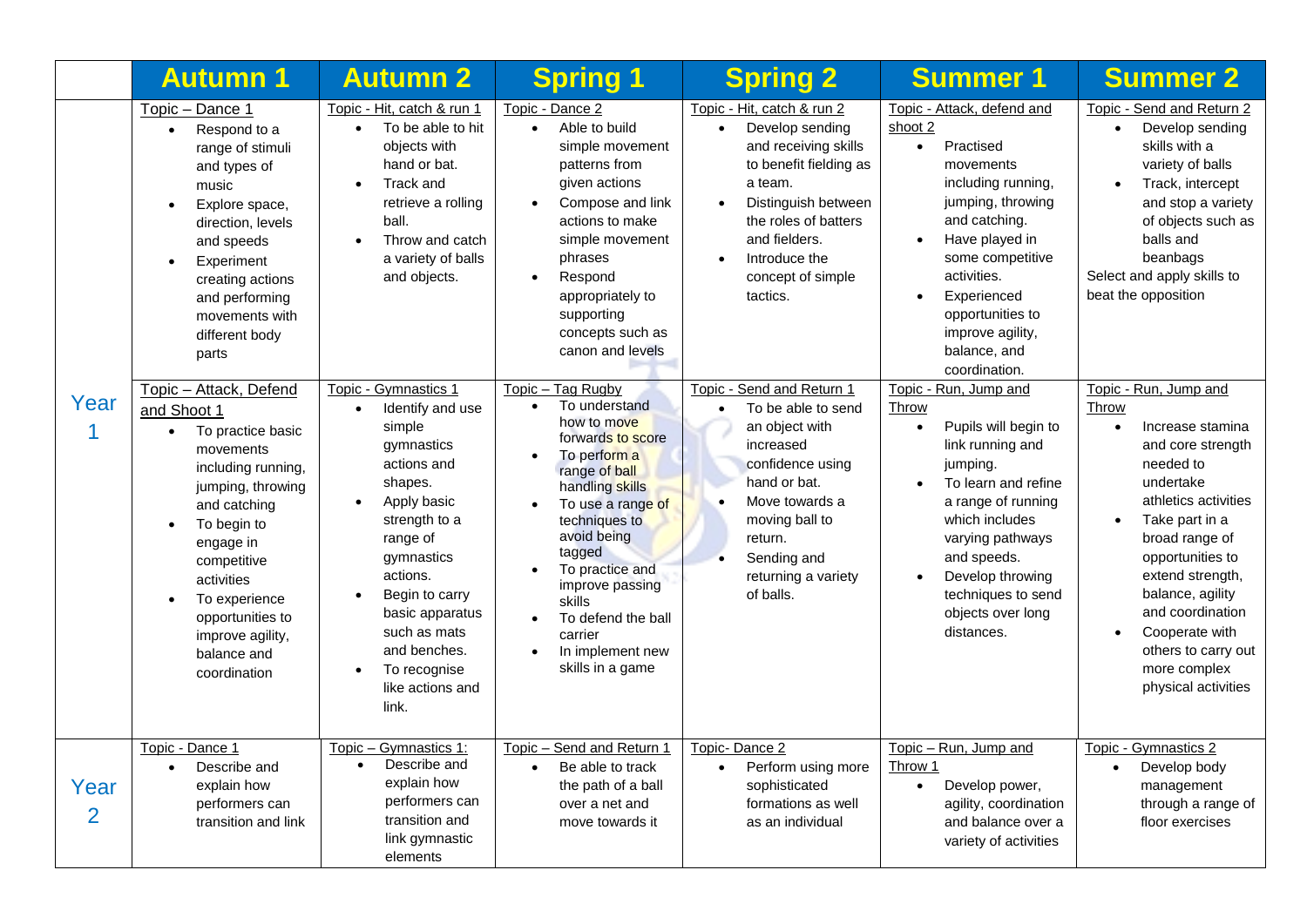| shapes and<br>balances<br>Perform basic<br>actions with<br>control and<br>consistency at<br>different speeds<br>and on different<br>levels<br>Challenge<br>$\bullet$<br>themselves to<br>move<br>imaginatively<br>responding to<br>music<br>Work as part of a<br>group to create<br>and perform short<br>movement<br>sequences to<br>music | Perform with<br>$\bullet$<br>control and<br>consistency<br>basic actions at<br>different speeds<br>and on different<br>levels<br>Challenge<br>$\bullet$<br>themselves to<br>develop<br>strength and<br>flexibility<br>Create and<br>perform a<br>simple<br>sequence that<br>is judged using<br>simple<br>gymnastic<br>scoring | Begin to hit and<br>$\bullet$<br>return a ball using<br>a variety of hand<br>and racquet with<br>some consistency<br>Play modified<br>net/wall games<br>throwing, catching<br>and sending over<br>a net                                                                                                                                      | Explore<br>$\bullet$<br>relationships<br>through different<br>dance formations<br>Explain the<br>$\bullet$<br>importance of<br>emotion and feeling<br>in dance<br>Use the stimuli to<br>$\bullet$<br>copy, repeat and<br>create dance<br>actions and motifs | Can throw and<br>$\bullet$<br>handle a variety of<br>objects including<br>quoits, beanbags,<br>balls, hoops<br>Can negotiate<br>obstacles showing<br>increased control of<br>body and limbs                                                                                                                           | Use core strength<br>$\bullet$<br>to link recognised<br>gymnastics<br>elements, e.g.,<br>back support and<br>half twist<br>Attempt to use<br>rhythm while<br>performing a<br>sequence                                                                                                                        |
|--------------------------------------------------------------------------------------------------------------------------------------------------------------------------------------------------------------------------------------------------------------------------------------------------------------------------------------------|-------------------------------------------------------------------------------------------------------------------------------------------------------------------------------------------------------------------------------------------------------------------------------------------------------------------------------|----------------------------------------------------------------------------------------------------------------------------------------------------------------------------------------------------------------------------------------------------------------------------------------------------------------------------------------------|-------------------------------------------------------------------------------------------------------------------------------------------------------------------------------------------------------------------------------------------------------------|-----------------------------------------------------------------------------------------------------------------------------------------------------------------------------------------------------------------------------------------------------------------------------------------------------------------------|--------------------------------------------------------------------------------------------------------------------------------------------------------------------------------------------------------------------------------------------------------------------------------------------------------------|
| Topic - Attack, defend and<br>shoot 1<br>Can send a ball<br>using feet and can<br>receive a ball<br>using feet.<br>Refine ways to<br>control bodies and<br>a range of<br>equipment.<br>Recall and link<br>combinations of<br>skills, e.g.<br>dribbling and<br>passing.                                                                     | Topic - Attack, defend<br>and shoot 2<br>Can send a ball<br>using feet and<br>can receive a<br>ball using feet<br>Refine ways to<br>control bodies<br>and a range of<br>equipment<br>Recall and link<br>combinations of<br>skills, for<br>example,<br>dribbling and<br>passing                                                | Topic - Tag Rugby<br>To understand<br>how to move<br>forwards to score<br>To perform a<br>range of ball<br>handling skills<br>To use a range of<br>$\bullet$<br>techniques to<br>avoid being<br>tagged<br>To practice and<br>improve passing<br>skills<br>To defend the ball<br>$\bullet$<br>carrier<br>In implement new<br>skills in a game | Topic - Hit, Catch and Run 2<br>Work on a variety of<br>ways to score runs<br>in the different hit,<br>catch, run games<br>Work in teams to<br>field<br>Begin to play the<br>role of wicketkeeper<br>or backstop                                            | Topic - Send and Return 2<br>Be able to make it<br>$\bullet$<br>difficult for their<br>opponent to score<br>a point<br>Begin to choose<br>specific tactics<br>appropriate to the<br>situation<br>Transfer net/wall<br>skills to volleyball<br>style games<br>Improve agility and<br>coordination and<br>use in a game | Topic - Run, Jump and<br>Throw 2<br>Improve running<br>$\bullet$<br>and jumping<br>movements, work<br>for sustained<br>periods of time<br>Reflect on<br>activities and<br>make connections<br>between a healthy<br>active lifestyle<br>Experience and<br>improve on<br>jumping for<br>distance and<br>height |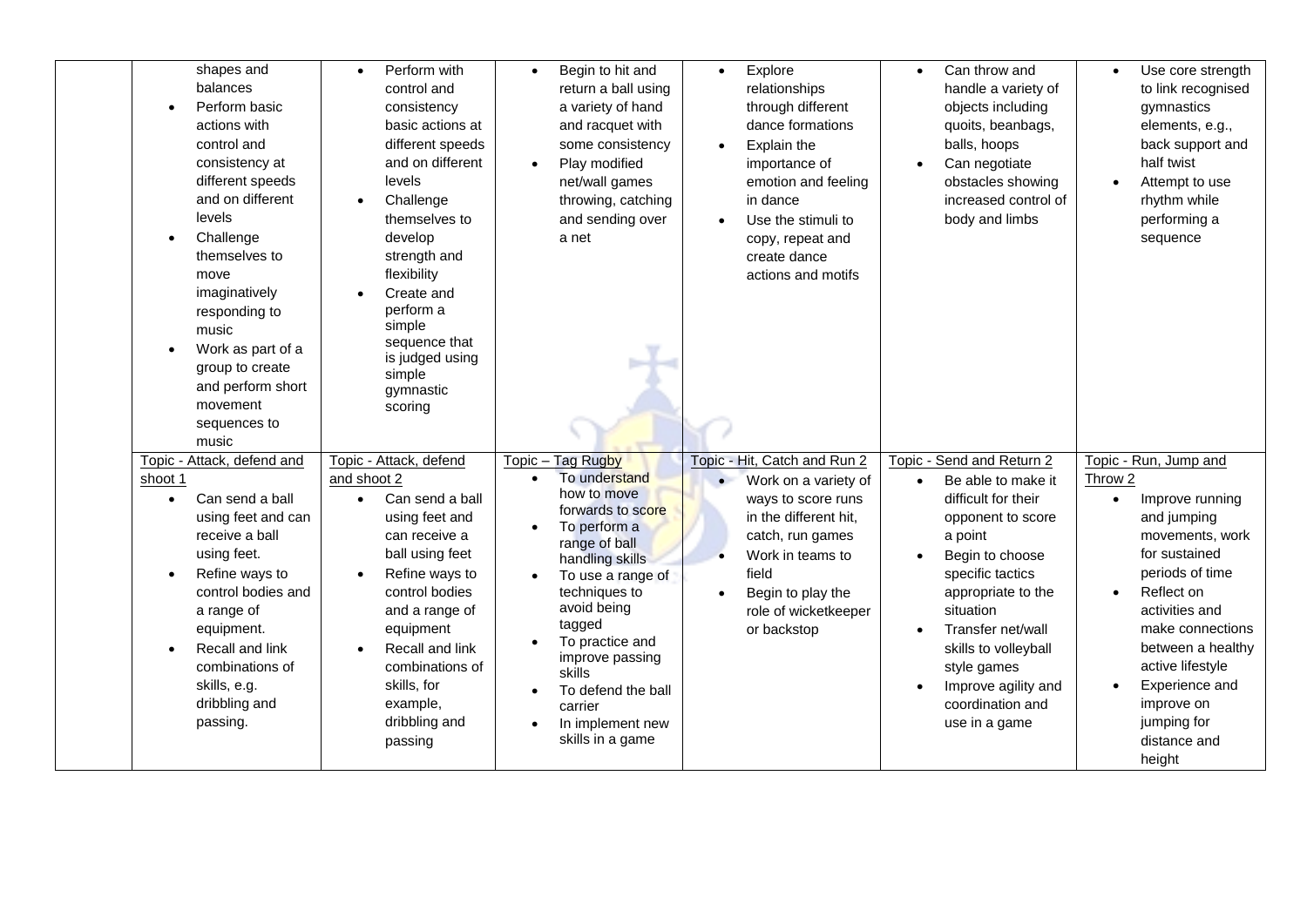## **National Curriculum - Key stage 2**

Pupils should continue to apply and develop a broader range of skills, learning how to use them in different ways and to link them to make actions and sequences of movement. They should enjoy communicating, collaborating and competing with each other. They should develop an understanding of how to improve in different physical activities and sports and learn how to evaluate and recognise their own success. Pupils should be taught to:

- use running, jumping, throwing and catching in isolation and in combination
- play competitive games, modified where appropriate [for example, badminton, basketball, cricket, football, hockey, netball, rounders and tennis], and apply basic principles suitable for attacking and defending
- develop flexibility, strength, technique, control and balance [for example, through athletics and gymnastics]
- perform dances using a range of movement patterns
- take part in outdoor and adventurous activity challenges both individually and within a team
- compare their performances with previous ones and demonstrate improvement to achieve their personal best.

|           | <b>Autumn 1</b>                                                                                                                                                                                                                                                                                                                             | <b>Autumn 2</b>                                                                                                                                                                                                                                                                                                                                    | <b>Spring 1</b>                                                                                                                                                                                                                                                                                                                                                        | <b>Spring 2</b>                                                                                                                                                                                                                                                                                                                                                | <b>Summer 1</b>                                                                                                                                                                                                                                                                                                                                                               | <b>Summer 2</b>                                                                                                                                                                                                                                                                                                                                                   |
|-----------|---------------------------------------------------------------------------------------------------------------------------------------------------------------------------------------------------------------------------------------------------------------------------------------------------------------------------------------------|----------------------------------------------------------------------------------------------------------------------------------------------------------------------------------------------------------------------------------------------------------------------------------------------------------------------------------------------------|------------------------------------------------------------------------------------------------------------------------------------------------------------------------------------------------------------------------------------------------------------------------------------------------------------------------------------------------------------------------|----------------------------------------------------------------------------------------------------------------------------------------------------------------------------------------------------------------------------------------------------------------------------------------------------------------------------------------------------------------|-------------------------------------------------------------------------------------------------------------------------------------------------------------------------------------------------------------------------------------------------------------------------------------------------------------------------------------------------------------------------------|-------------------------------------------------------------------------------------------------------------------------------------------------------------------------------------------------------------------------------------------------------------------------------------------------------------------------------------------------------------------|
| Year<br>3 | Topic - Invasion games<br>(Football)<br>Able to show<br>basic control skills<br>including sending<br>and receiving the<br>ball.<br>To send the ball<br>with some<br>accuracy to<br>maintain<br>possession and<br>build attacking<br>play.<br>To implement the<br>basic rules of<br>football.<br>Play in<br>competitive<br>games using basic | Topic - Net and Wall<br>(Basketball)<br>To be able to<br>perform basic<br>netball skills such<br>as passing and<br>catching using<br>recognised<br>throws<br>To use space<br>efficiently to build<br>attacking play<br>To implement the<br>basic rules of<br>basketball<br>Play in<br>competitive<br>games using<br>basic attacking<br>principles. | Topic - Indoor Athletics<br>Control<br>movements and<br>body actions in<br>response to<br>specific<br>instructions<br>Demonstrate<br>agility and speed<br>Jump for height<br>and distance with<br>control and<br>balance<br>Throw with speed<br>and power and<br>apply appropriate<br>force<br>Master basic<br>movements including<br>running, throwing and<br>jumping | Topic - Invasion games -<br>Hockey<br>To recognise the<br>features of a<br>hockey stick and<br>how to hold it<br>To control the ball<br>and pass into<br>space<br>To use defensive<br>body position for<br>tackling<br>To control the ball<br>and pass<br>unchallenged<br>To use agility skills<br>To grasp and use<br>some of the basic<br>skills of the game | Topic - Striking and<br><b>Fielding (Cricket)</b><br>To be able to<br>adhere to some of<br>the basic rules of<br>cricket<br>To develop a<br>range of skills to<br>use in isolation<br>and a competitive<br>context<br>To use basic skills<br>with more<br>consistency<br>including striking a<br>bowled ball<br>Play in<br>competitive<br>games developing<br>simple tactics. | Topic - Net and wall<br>(Tennis)<br>To identify and<br>describe some<br>rules of tennis.<br>To serve to begin<br>a game<br>To explore<br>forehand hitting<br>Play in<br>competitive<br>games developing<br>simple tactics<br>Master basic<br>movements<br>including hitting,<br>returning, moving<br>to return<br>Work<br>collaboratively to<br>use basic tactics |

**AND ASK**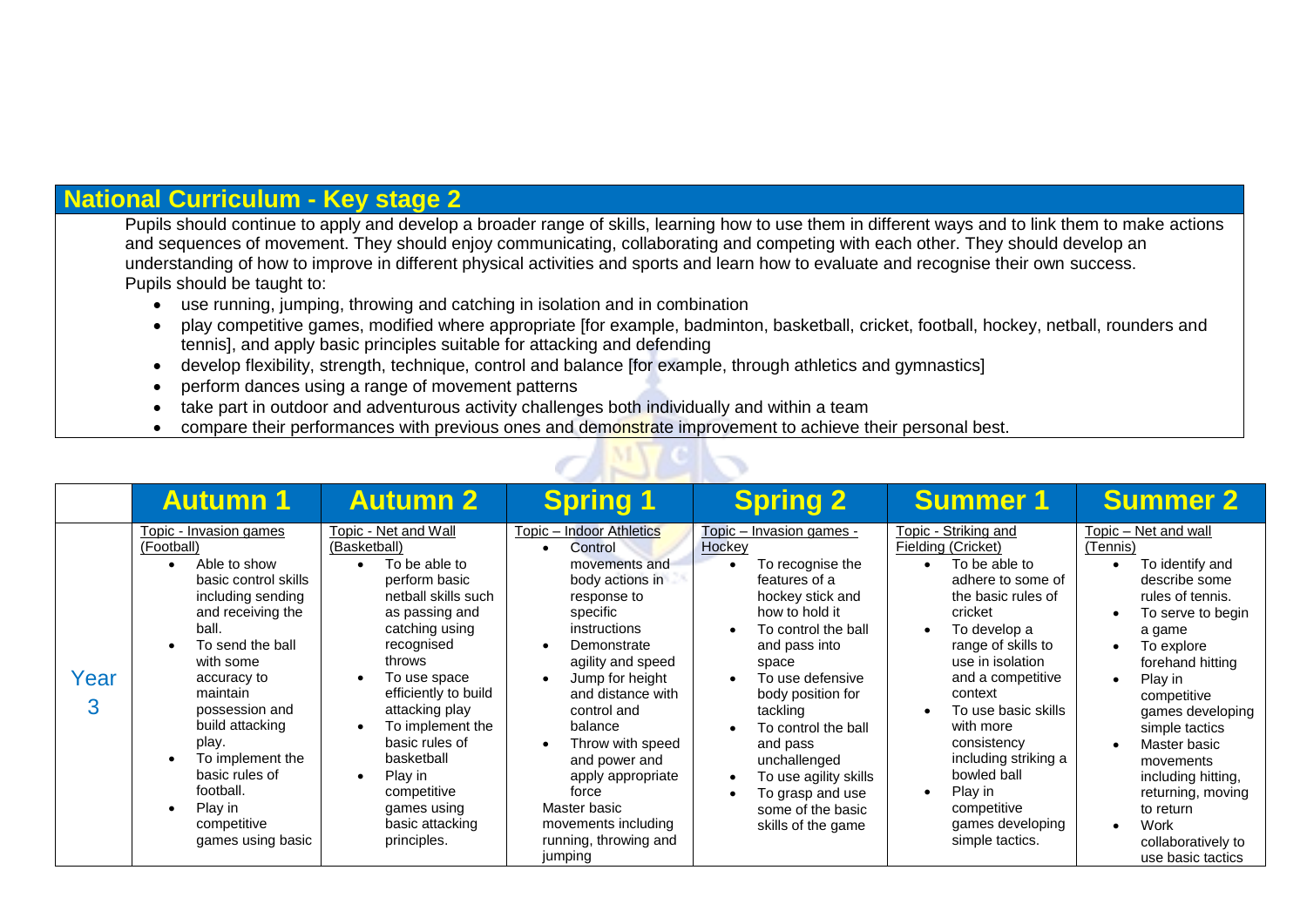|           | attacking<br>principles.<br>Master basic<br>movements<br>including sprinting,<br>change of<br>direction and<br>coordination of the<br>feet.<br>Work<br>$\bullet$<br>collaboratively to<br>use basic tactics<br>to attack.                                                                                                                                                                                                                                                      | Master basic<br>$\bullet$<br>movements<br>including<br>sprinting, change<br>of direction and<br>coordination of<br>the feet.<br>Work<br>$\bullet$<br>collaboratively to<br>use basic tactics<br>to attack.                                                                                                                                                                                                                                     |                                                                                                                                                                                                                                                                                                                                                                                                                                                                                          |                                                                                                                                                                                                                                                                                                                                                                                  | Master basic<br>$\bullet$<br>movements<br>including running,<br>throwing, catching<br>and striking<br>Work<br>$\bullet$<br>collaboratively to<br>use basic tactics<br>for batting and<br>fielding                                                                                                                                                                                                            |                                                                                                                                                                                                                                                                                                                                                                                                                                                                        |
|-----------|--------------------------------------------------------------------------------------------------------------------------------------------------------------------------------------------------------------------------------------------------------------------------------------------------------------------------------------------------------------------------------------------------------------------------------------------------------------------------------|------------------------------------------------------------------------------------------------------------------------------------------------------------------------------------------------------------------------------------------------------------------------------------------------------------------------------------------------------------------------------------------------------------------------------------------------|------------------------------------------------------------------------------------------------------------------------------------------------------------------------------------------------------------------------------------------------------------------------------------------------------------------------------------------------------------------------------------------------------------------------------------------------------------------------------------------|----------------------------------------------------------------------------------------------------------------------------------------------------------------------------------------------------------------------------------------------------------------------------------------------------------------------------------------------------------------------------------|--------------------------------------------------------------------------------------------------------------------------------------------------------------------------------------------------------------------------------------------------------------------------------------------------------------------------------------------------------------------------------------------------------------|------------------------------------------------------------------------------------------------------------------------------------------------------------------------------------------------------------------------------------------------------------------------------------------------------------------------------------------------------------------------------------------------------------------------------------------------------------------------|
|           | Topic - Invasion games<br>(Handball)<br>To catch efficiently<br>$\bullet$<br>and get into the<br>correct position<br>To perform 3<br>$\bullet$<br>types of passing<br>To move the ball<br>$\bullet$<br>successfully to<br>create a chance to<br>shoot or pass<br>To use defending<br>$\bullet$<br>positions to block<br>the ball<br>To use attacking<br>$\bullet$<br>positions to exploit<br>gaps in defence<br>To use a range of<br>$\bullet$<br>accurate passes<br>to attack | Topic - Outdoor and<br>adventure<br>To work as part<br>$\bullet$<br>as a team and<br>communicate to<br>solve problems<br>To identify basic<br>$\bullet$<br>symbols on a<br>map<br>To confidently<br>$\bullet$<br>follow instructions<br>on a map<br>To respond to a<br>$\bullet$<br>problem in a<br>group situation<br>To identify what<br>$\bullet$<br>you need to<br>achieve a<br>challenge<br>To lead and be<br>$\bullet$<br>lead by others | Topic - Gymnastics<br>To create a<br>$\bullet$<br>sequence of 2<br>contrasting<br>elements<br>To explore and<br>$\bullet$<br>range or greater<br>contrasting<br>elements<br>To consolidate<br>$\bullet$<br>and improve the<br>quality of basic<br><b>rolls</b><br>To consolidate<br>$\bullet$<br>and improve the<br>quality of basic<br>jumps<br>To perform in<br>$\bullet$<br>unison with a<br>partner<br>To choose and<br>$\bullet$<br>apply contrasting<br>shapes to a<br>performance | Topic - Tag Rugby<br>To understand how<br>$\bullet$<br>to move forwards<br>to score<br>To perform a range<br>$\bullet$<br>of ball handling<br>skills<br>To use a range of<br>$\bullet$<br>techniques to avoid<br>being tagged<br>To practice and<br>$\bullet$<br>improve passing<br>skills<br>To defend the ball<br>$\bullet$<br>carrier<br>In implement new<br>skills in a game | Topic - Dance<br>To explore<br>$\bullet$<br>creating<br>characters and<br>narratives<br>To use<br>$\bullet$<br>performance skills<br>to communicate<br>To perform and<br>$\bullet$<br>communicate as<br>part of a group<br>To work with other<br>$\bullet$<br>to improve a 4<br>action routine<br>To incorporate<br>$\bullet$<br>facial expressions<br>into a dance<br>phase<br>To perform to an<br>audience | Topic - Dance<br>To discuss<br>$\bullet$<br>examples of<br>professional style<br>and discuss the<br>work<br>To explore<br>$\bullet$<br>different ways of<br>traveling<br>To identify<br>$\bullet$<br>different dance<br>dynamics and<br>apply them to<br>movement<br>To identify<br>different types of<br>movement in a<br>Barn Dance<br>To identify<br>different types of<br>actions using a<br><b>Barn Dance</b><br>To redefine dance<br>material for<br>performance |
| Year<br>4 | <b>Topic - Invasion Games</b><br>(football)<br>Introduce some<br>$\bullet$<br>defensive skills<br>Dribbling in<br>$\bullet$<br>different directions<br>using different<br>parts of their feet                                                                                                                                                                                                                                                                                  | Topic - Net and Wall<br>(Basketball)<br>Introduce five<br>$\bullet$<br>basketball<br>positions<br>Acquire and apply<br>$\bullet$<br>basic shooting<br>techniques<br>Demonstrate and<br>$\bullet$<br>implement some                                                                                                                                                                                                                             | Topic - Indoor Athletics<br>Using running,<br>$\bullet$<br>jumping and<br>throwing stations,<br>children<br>investigate in<br>small groups<br>different ways of<br>performing these<br>activities                                                                                                                                                                                                                                                                                        | Topic - Invasion games<br>(Hockey)<br>To be able to<br>$\bullet$<br>consistently<br>perform basic<br>hockey skills such<br>as dribbling and<br>push pass<br>To implement the<br>basic rules of<br>hockey                                                                                                                                                                         | Topic - Striking and<br>Fielding (Cricket)<br>To throw and<br>catch with<br>increasing<br>accuracy<br>To anticipate<br>when to run to<br>score singles                                                                                                                                                                                                                                                       | Topic - Net and Wall<br>(Tennis)<br>Explore different<br>$\bullet$<br>shots (forehand,<br>backhand)<br>Work to return the<br>serve<br>Positions in<br>gameplay<br>Play competitively<br>against others                                                                                                                                                                                                                                                                 |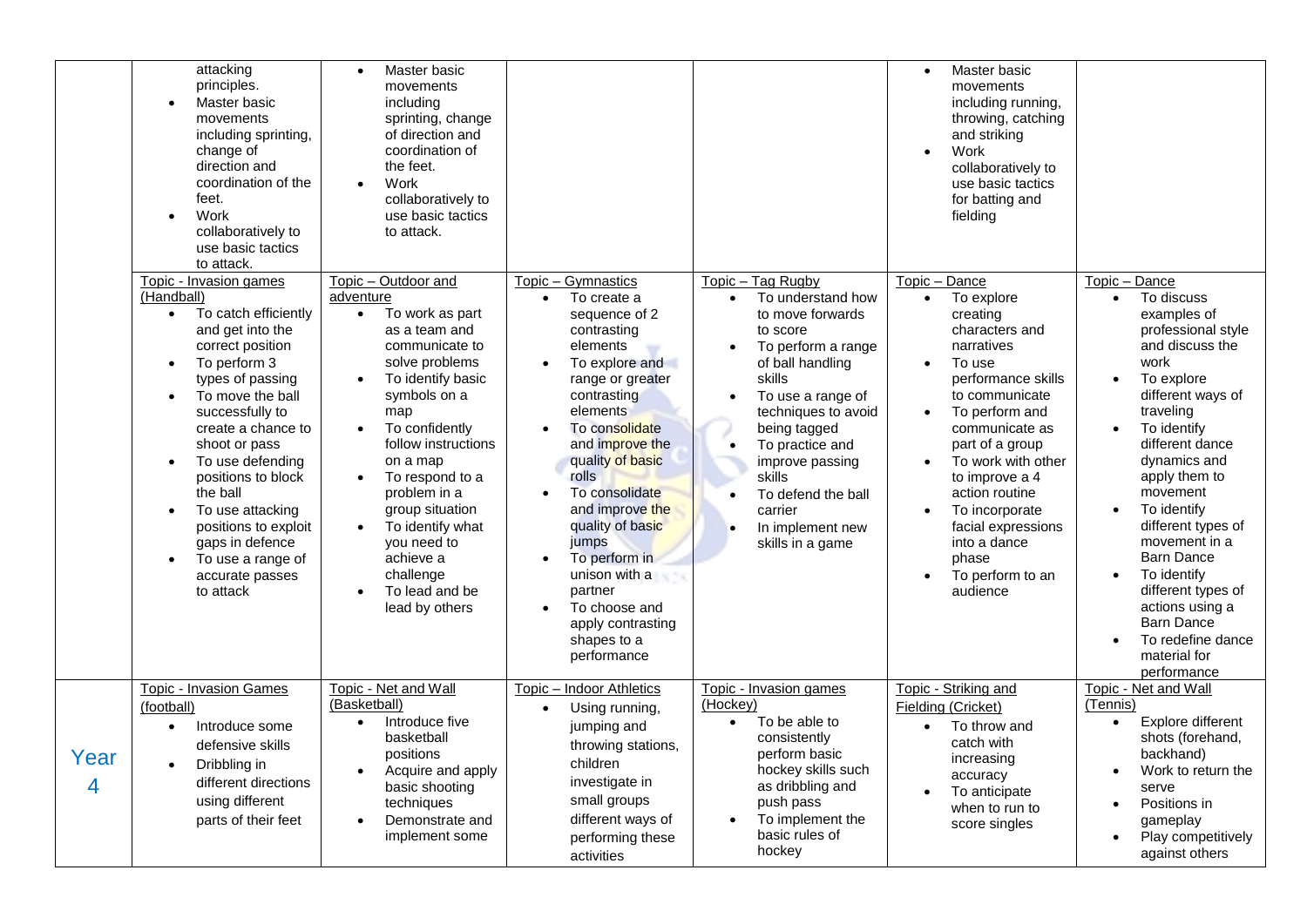| Passing for<br>$\bullet$<br>distance<br>Evaluating skills to<br>aid improvement<br>Play in<br>$\bullet$<br>competitive<br>games developing<br>stamina and<br>endurance.<br>Practice and use<br>running, sprinting<br>and dynamic<br>balance in games.<br>Work<br>$\bullet$<br>collaboratively to<br>use basic tactics<br>for defending and<br>attacking.                                                  | basic rules of<br>basketball<br>Develop<br>basketball skills<br>such as marking<br>and footwork                                                                                                                                                                                                                                                                                                  | Using a variety of<br>equipment, ways<br>of measuring and<br>timing, comparing<br>the effectiveness<br>of different styles<br>of runs, jumps<br>and throws.<br>Compete against<br>self and others<br>developing simple<br>technique<br>Master basic<br>movements<br>including running,<br>throwing and<br>jumping<br>Work<br>collaboratively<br>and individually to<br>help improve self<br>and others | To develop tactics<br>and apply them in<br>competitive<br>situations<br>To increase speed<br>$\bullet$<br>and endurance<br>during gameplay                                                                                                                                                                                                      | To intercept a<br>moving ball at<br>varying distances<br>To bowl overarm<br>from a stationary<br>position<br>To use a pull shot<br>to hit the ball<br>To use overarm<br>bowling in a game<br>situation<br>consistently                                                                                                                       | Work hard to<br>challenge self to<br>improve the<br>consistency of<br>shots<br>Implement basic<br>tactics                                                                                                                                                                                                                          |
|-----------------------------------------------------------------------------------------------------------------------------------------------------------------------------------------------------------------------------------------------------------------------------------------------------------------------------------------------------------------------------------------------------------|--------------------------------------------------------------------------------------------------------------------------------------------------------------------------------------------------------------------------------------------------------------------------------------------------------------------------------------------------------------------------------------------------|--------------------------------------------------------------------------------------------------------------------------------------------------------------------------------------------------------------------------------------------------------------------------------------------------------------------------------------------------------------------------------------------------------|-------------------------------------------------------------------------------------------------------------------------------------------------------------------------------------------------------------------------------------------------------------------------------------------------------------------------------------------------|----------------------------------------------------------------------------------------------------------------------------------------------------------------------------------------------------------------------------------------------------------------------------------------------------------------------------------------------|------------------------------------------------------------------------------------------------------------------------------------------------------------------------------------------------------------------------------------------------------------------------------------------------------------------------------------|
| Topic - Invasion games<br>(Tag Rugby)<br>To consistently<br>$\bullet$<br>perform basic tag<br>rugby skills<br>Implement rules<br>and develop<br>tactics in<br>competitive<br>situations<br>To increase speed<br>$\bullet$<br>and build<br>endurance during<br>gameplay<br>Developing<br>stamina and<br>speed in<br>competitive<br>games<br>Practice and use<br>running and<br>dynamic balance<br>in games | Topic - Gymnastics<br>To compose and<br>$\bullet$<br>perform a series<br>of 6 elements<br>To work with a<br>partner to work in<br>unison<br>To compose a<br>sequence of<br>elements of<br>weight on hands<br>To work in a<br>group of 4 to<br>compose a<br>sequence of 6<br>elements<br>To create a series<br>of 6 elements that<br>change over time<br>To perform a<br>sequence to be<br>judged | <b>Topic - Invasion Games</b><br>(Handball)<br>Develop 3 step<br>$\bullet$<br>rule incorporating<br>bounce.<br>Defend and stop<br>attacks by<br>blocking and<br>intercepting<br>Pass and move<br>with the ball to set<br>up attacks<br>Demonstrate and<br>implement the<br>rules of handball<br>Play in<br>competitive<br>games developing<br>stamina and<br>endurance                                 | Topic - Outdoor and<br>Adventure<br>Work well in a<br>$\bullet$<br>team or group<br>within defined and<br>understood roles<br>Plan and refine<br>strategies to solve<br>problems<br>Identify the<br>relevance of and<br>use maps,<br>compass and<br>symbols<br>Identify what they<br>do well and<br>suggest what they<br>could do to<br>improve | Topic - Dance<br>To develop dance<br>freeze frames<br>based on a<br>stimulus<br>To develop freeze<br>frames to include<br>a transition<br>To learn and<br>replicate a set<br>phrase<br>To perform in<br>routine and<br>cannon lines<br>To sequence<br>movements in<br>logical order<br>To create a 5<br>action routing in a<br>logical order | Topic - Dance<br>To watch<br>$\bullet$<br>professional work<br>and describe how<br>the actions<br>communicate<br>theme<br>To perform<br>specific<br>movements with<br>dynamic qualities<br>To copy and<br>rehearse travelling<br>movements<br>To copy and<br>perform<br>movements which<br>communicate the<br>way a snake<br>moves |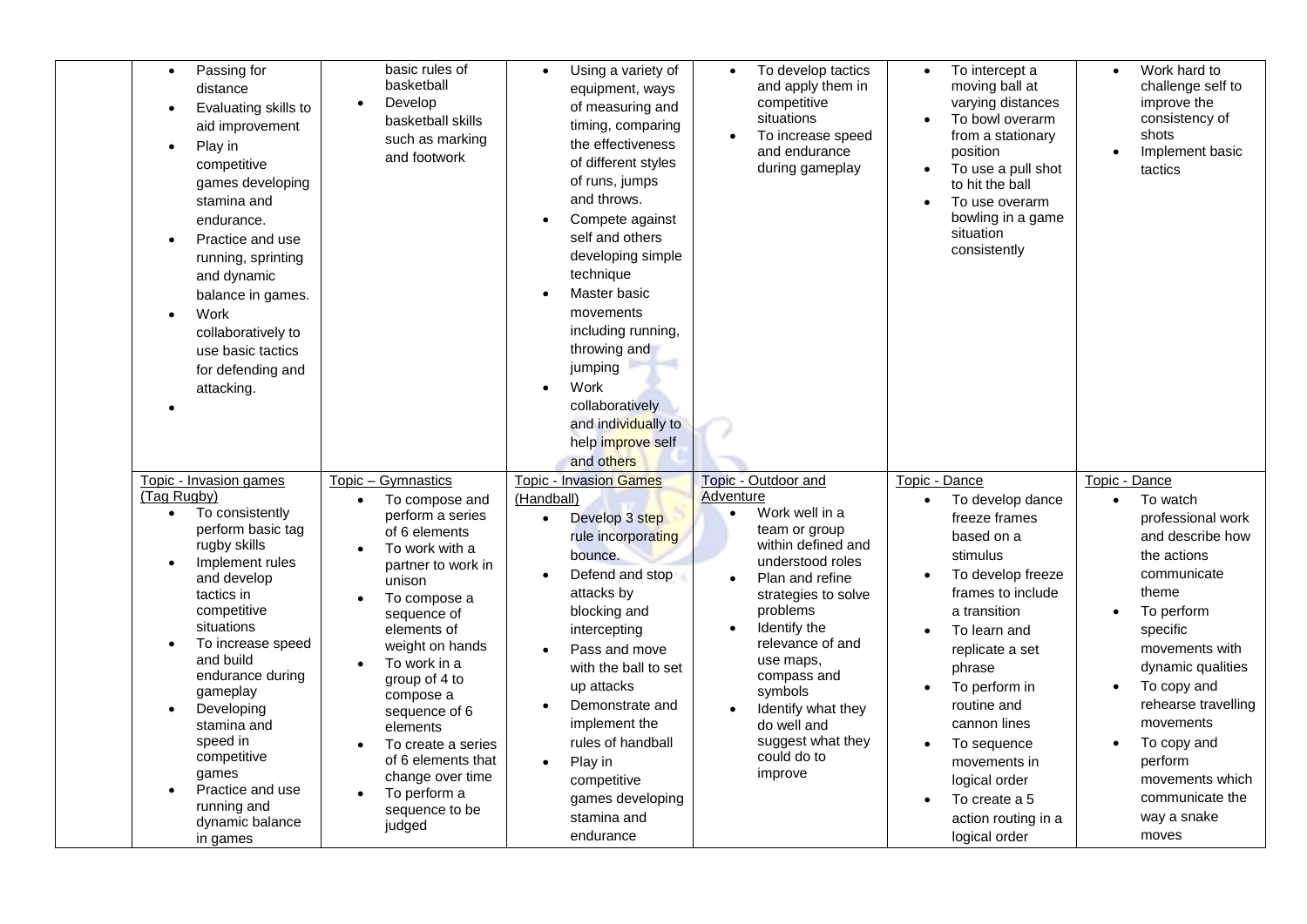|           | Work as a team to<br>$\bullet$<br>use basic<br>defending and<br>attacking tactics in                                                                                                                                                                                                                                |                                                                                                                                                                                                                                                                                                                                                                         | Practise and use<br>$\bullet$<br>running, sprinting<br>and dynamic<br>balance in games                                                                                                                                                                                                                                                           |                                                                                                                                                                                                                                                                                                                                                                                     |                                                                                                                                                                                                                                                                                                                  | To work with<br>$\bullet$<br>others as part of a<br>team<br>To redefine dance                                                                                                                                                                                                 |
|-----------|---------------------------------------------------------------------------------------------------------------------------------------------------------------------------------------------------------------------------------------------------------------------------------------------------------------------|-------------------------------------------------------------------------------------------------------------------------------------------------------------------------------------------------------------------------------------------------------------------------------------------------------------------------------------------------------------------------|--------------------------------------------------------------------------------------------------------------------------------------------------------------------------------------------------------------------------------------------------------------------------------------------------------------------------------------------------|-------------------------------------------------------------------------------------------------------------------------------------------------------------------------------------------------------------------------------------------------------------------------------------------------------------------------------------------------------------------------------------|------------------------------------------------------------------------------------------------------------------------------------------------------------------------------------------------------------------------------------------------------------------------------------------------------------------|-------------------------------------------------------------------------------------------------------------------------------------------------------------------------------------------------------------------------------------------------------------------------------|
|           | games                                                                                                                                                                                                                                                                                                               |                                                                                                                                                                                                                                                                                                                                                                         | Work<br>collaboratively to<br>use basic tactics<br>for defending and<br>attacking                                                                                                                                                                                                                                                                |                                                                                                                                                                                                                                                                                                                                                                                     |                                                                                                                                                                                                                                                                                                                  | material for a<br>performance                                                                                                                                                                                                                                                 |
| Year<br>5 | Topic - Invasion games<br>(Football)<br>To play effectively<br>$\bullet$<br>in a variety of<br>positions and<br>formations on the<br>pitch<br>Relate a greater<br>$\bullet$<br>number of<br>attacking and<br>defensive tactics<br>to gameplay<br>Become more<br>skilful when<br>performing<br>movements at<br>speed | Topic - Basketball<br>To introduce the<br>principal of<br>blocking shots<br>To use correct<br>$\bullet$<br>foot placement to<br>pivot<br>To build an<br>offense as a team<br>To practice one<br>handed push and<br>bounce passes<br>To develop an<br>understanding of<br>rebounding the<br>ball<br>To replicate the<br>triple threat<br>position in a<br>game situation | Topic - Indoor Athletics<br>Sustain pace over<br>$\bullet$<br>short and longer<br>distances such as<br>running 100m and<br>running for 2<br>minutes<br>Able to run as part<br>of a relay team<br>working at their<br>maximum speed<br>Perform a range<br>of jumps and<br>throws<br>demonstrating<br>increasing power<br>and accuracy<br>FST 1826 | Topic - Invasion Games<br>(Hockey)<br>Combine basic<br>$\bullet$<br>hockey skills such<br>as dribbling and<br>push pass<br>Select and apply<br>skills in a game<br>situation<br>confidently<br>Play effectively in<br>different positions<br>on the pitch<br>including in<br>defence<br>To increase power<br>and strength of<br>passes, moving the<br>ball over longer<br>distances | Topic - Striking and<br><b>Fielding (Cricket)</b><br>To develop the<br>range of Cricket<br>skills they can<br>apply in a<br>competitive<br>context<br>Choose and use a<br>range of simple<br>tactics in isolation<br>and in a game<br>context<br>Consolidate<br>existing skills and<br>apply with<br>consistency | Topic - Net and Wall<br>(Tennis)<br>Introduce Volley<br>$\bullet$<br>shots and<br>Overhead shots<br>Apply new shots<br>into game<br>situations<br>Play with others to<br>score and defend<br>points in<br>competitive<br>games<br>Further, explore<br>Tennis service<br>rules |
|           | <b>Topic - Invasion Games</b><br>(Tag Rugby)<br>To combine basic<br>$\bullet$<br>tag rugby skills<br>such as catching<br>and quickly<br>passing in one<br>movement<br>To be able to<br>select and<br>implement                                                                                                      | Topic - Gymnastics<br>To complete a 4<br>element<br>sequence<br>containing actions<br>at different<br>speeds and<br>heights<br>To explore<br>symmetry in<br>balance and                                                                                                                                                                                                 | Topic - Handball<br>To attempt a jump<br>$\bullet$<br>shot<br>To play as a<br>$\bullet$<br>goalkeeper<br>To use dribbling<br>skills in isolation<br>and game<br>situation<br>To practice<br>pivoting                                                                                                                                             | Topic - Outdoor and<br><b>Adventure</b><br>To work as a pair<br>to complete a<br>challenge<br>To work at<br>maximum capacity<br>when running<br>To use memory to<br>recall skills to<br>navigate to                                                                                                                                                                                 | Topic - Dance<br>Perform different<br>styles of dance<br>fluently and clearly<br>Refine & improve<br>dances adapting<br>them to include<br>the use of space<br>rhythm &<br>expression<br>Worked                                                                                                                  | Topic - Dance<br>Perform different<br>$\bullet$<br>styles of dance<br>fluently and clearly<br>Refine & improve<br>$\bullet$<br>dances adapting<br>them to include<br>the use of space<br>rhythm &<br>expression<br>Worked                                                     |
|           | appropriate skills<br>in a game<br>situation                                                                                                                                                                                                                                                                        | travel<br>To explore<br>asymmetrical                                                                                                                                                                                                                                                                                                                                    | To introduce set<br>plays                                                                                                                                                                                                                                                                                                                        | destinations<br>To solve problems<br>to complete a task                                                                                                                                                                                                                                                                                                                             | collaboratively in<br>groups to                                                                                                                                                                                                                                                                                  | collaboratively in<br>groups to                                                                                                                                                                                                                                               |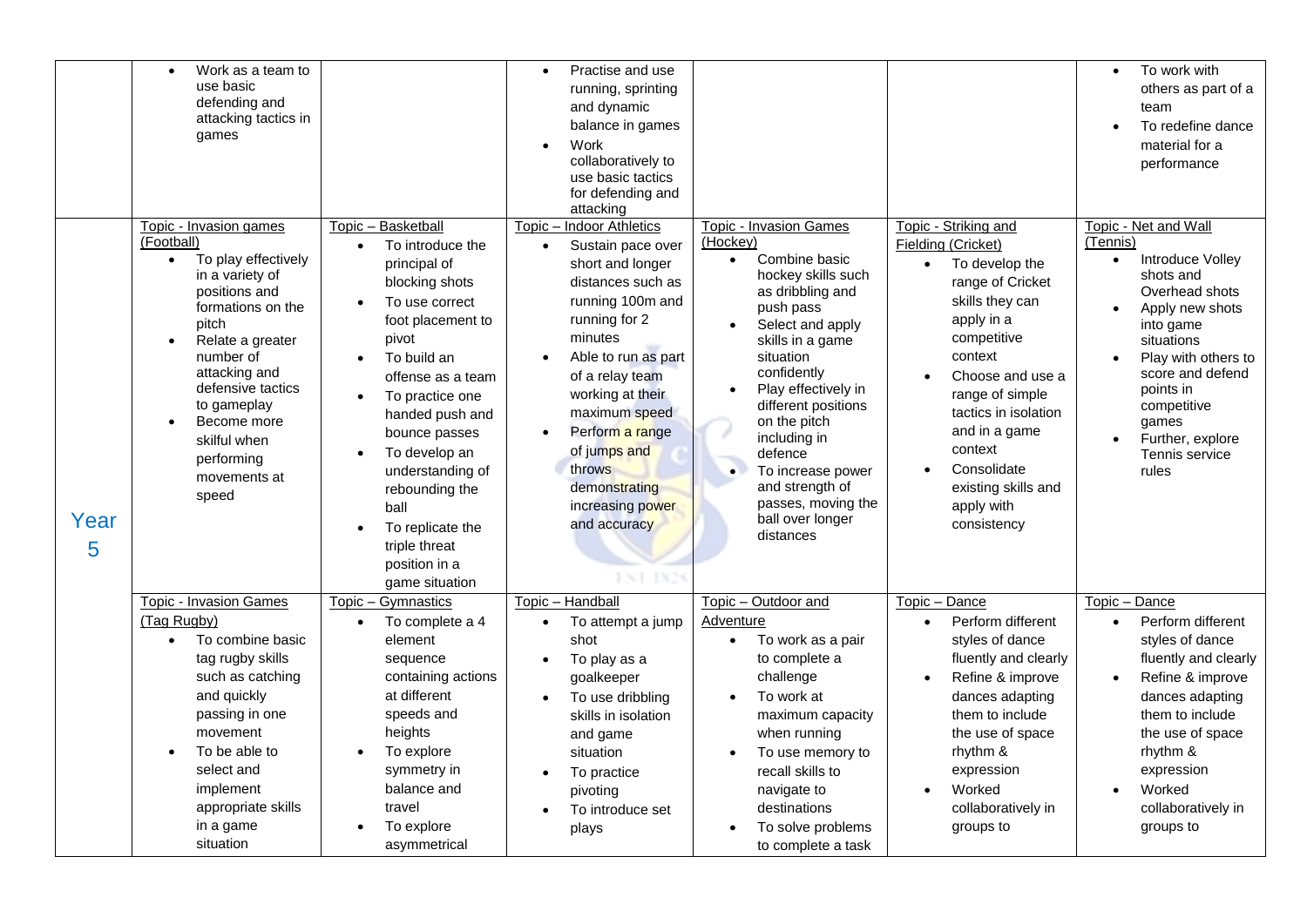|           | To begin to play<br>$\bullet$<br>effectively when<br>attacking and<br>defending<br>To increase the<br>$\bullet$<br>power of passes<br>so the ball can be<br>moved quickly<br>over greater<br>distance                                                                                                                                             | balances and<br>travel<br>To introduce<br>$\bullet$<br>partner counter<br>balances<br>To apply<br>compositional<br>ideas to counter<br>balances<br>To show<br>sequences to<br>other couples and<br>discuss<br>improvement                                                                                                                                                                              | To work<br>$\bullet$<br>cooperatively to<br>attack and defend<br>in a game<br>situation                                                                                                                                                                                                                                                                                                                                                                           | To perform safely<br>$\bullet$<br>and with control<br>To interpret Morse<br>Code and<br>communicate with<br>others                                                                                                                                                                                                                                                | compose simple<br>dances<br>Recognise and<br>comment on<br>dances<br>suggesting ideas<br>for improvement                                                                                                                                                                                                                                                                               | compose simple<br>dances<br>Recognise and<br>comment on<br>dances<br>suggesting ideas<br>for improvement                                                                                                                                                                                                                                                                                                                                          |
|-----------|---------------------------------------------------------------------------------------------------------------------------------------------------------------------------------------------------------------------------------------------------------------------------------------------------------------------------------------------------|--------------------------------------------------------------------------------------------------------------------------------------------------------------------------------------------------------------------------------------------------------------------------------------------------------------------------------------------------------------------------------------------------------|-------------------------------------------------------------------------------------------------------------------------------------------------------------------------------------------------------------------------------------------------------------------------------------------------------------------------------------------------------------------------------------------------------------------------------------------------------------------|-------------------------------------------------------------------------------------------------------------------------------------------------------------------------------------------------------------------------------------------------------------------------------------------------------------------------------------------------------------------|----------------------------------------------------------------------------------------------------------------------------------------------------------------------------------------------------------------------------------------------------------------------------------------------------------------------------------------------------------------------------------------|---------------------------------------------------------------------------------------------------------------------------------------------------------------------------------------------------------------------------------------------------------------------------------------------------------------------------------------------------------------------------------------------------------------------------------------------------|
| Year<br>6 | Topic - Invasion Games<br>(Football)<br>Choose and<br>$\bullet$<br>implement a range<br>of strategies to<br>attack and defend<br>To perform a<br>wider range of<br>more complex<br>skills<br>Recognise and<br>$\bullet$<br>describe good<br>individual and<br>team<br>performances<br>Suggest, plan and<br>lead simple drills<br>for given skills | Topic - Basketball<br>To counterattack<br>$\bullet$<br>using a fact break<br>To apply agility to<br>$\bullet$<br>the retreat dribble<br>To practice agility<br>$\bullet$<br>skills and utilise in<br>a game<br>To use the y-cut<br>technique to get<br>free<br>To develop<br>confidence to<br>drive to the<br>basket<br>To recognise the<br>$\bullet$<br>difference<br>between a 2 and<br>3 point shot | Indoor Athletics<br>$Topic -$<br>Become confident<br>$\bullet$<br>and expert in a<br>range of<br>techniques and<br>recognise their<br><b>success</b><br>Apply strength<br>and flexibility to a<br>broad range of<br>throwing, running<br>and jumping<br>activities<br>Work in<br>collaboration and<br>demonstrate<br>improvement<br>when working with<br>self and others<br>Accurately and<br>$\bullet$<br>confidently judge<br>across a variety of<br>activities | Topic - Invasion games<br>(Hockey)<br>To choose and<br>implement a range<br>of strategies and<br>tactics to attack<br>and defend<br>To combine and<br>$\bullet$<br>perform more<br>complex skills at<br>great speed<br>To recognise and<br>describe good<br>individual and team<br>performances<br>To suggest, plan<br>and lead a warm-<br>up as a small<br>group | Topic - Striking and<br>Fielding (Cricket)<br>To understand the<br>urgency of<br>achieving runs in<br>a certain time<br>To track and catch<br>a high ball<br>To bowl a short<br>ball<br>To track a retrieve<br>a ball over<br>distance<br>To demonstrate<br>the difference<br>between and on<br>and off drive<br>To use a range of<br>defensive and<br>offensive tactics<br>sin a game | Topic - Net and Wall<br>(Tennis)<br>Develop backhand<br>$\bullet$<br>shots<br>Introduce the lob<br>Begin to use full<br>tennis scoring<br>systems<br>Continue<br>developing<br>doubles play and<br>tactics to improve<br>Work hard to<br>challenge self to<br>improve the<br>consistency of<br>shots including<br>newly learnt shots<br>Implement basic<br>tactics in<br>gameplay and<br>score games<br>using an<br>appropriate<br>scoring system |
|           | <b>Topic - Invasion Games</b><br>(Handball)<br>Work as a team to<br>$\bullet$<br>improve group<br>tactics and<br>gameplay                                                                                                                                                                                                                         | Topic - Gymnastics<br>Lead group<br>$\bullet$<br>warm-up showing<br>understanding of<br>the need for                                                                                                                                                                                                                                                                                                   | Topic - Dance<br>Work<br>$\bullet$<br>collaboratively to<br>include more<br>complex<br>compositional<br>ideas                                                                                                                                                                                                                                                                                                                                                     | Topic - Outdoor and<br>Adventure<br>Use information<br>given by others to<br>complete tasks and                                                                                                                                                                                                                                                                   | Topic - Striking and<br><b>Fielding (Rounders)</b><br>Apply rounders<br>rules consistently<br>in conditioned<br>games                                                                                                                                                                                                                                                                  | Invasion games (Tag-<br>Rugby)<br>To understand the<br>$\bullet$<br>role of a defender<br>in a competitive<br>game                                                                                                                                                                                                                                                                                                                                |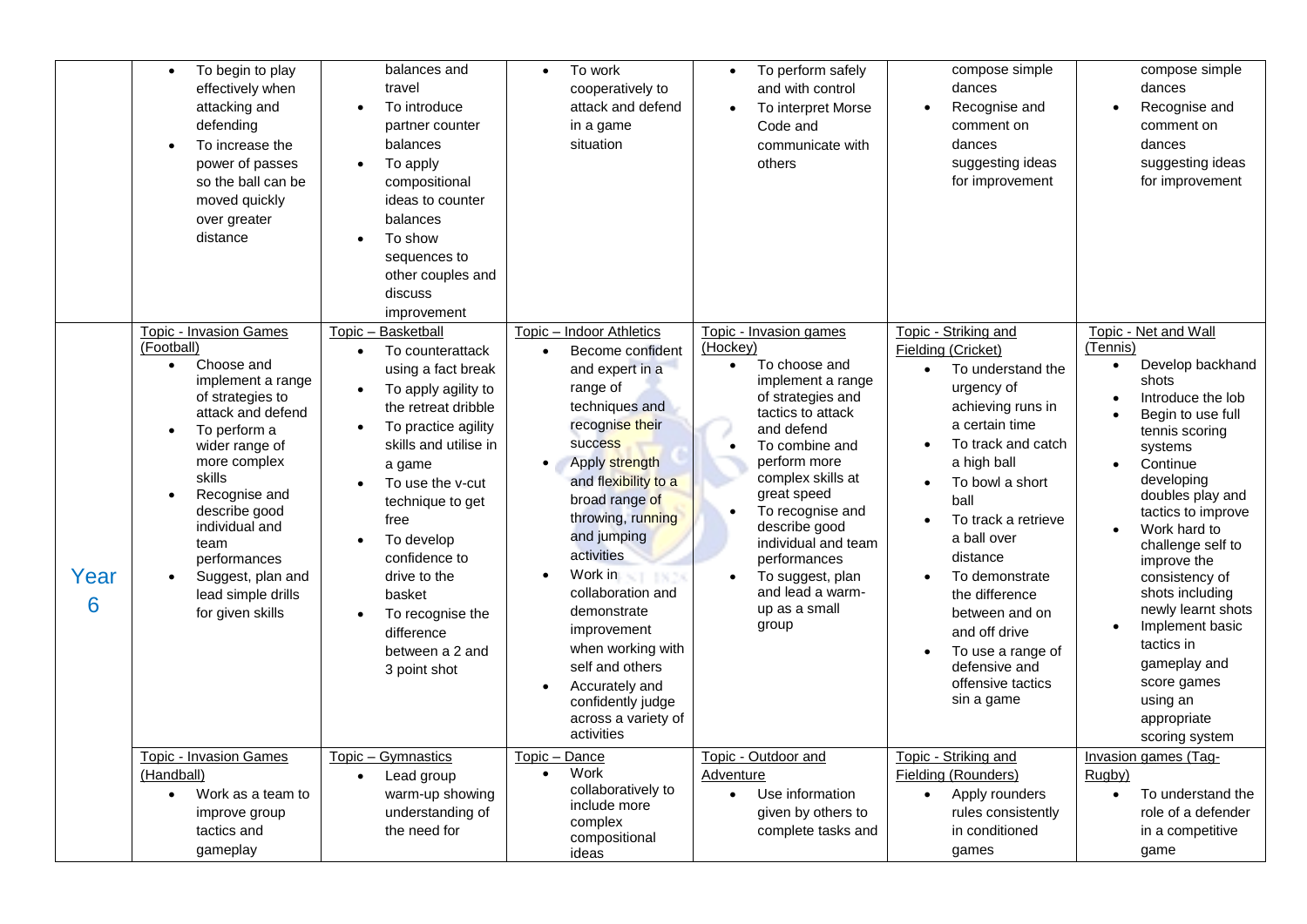| rules using<br>screening to break<br>down offensive<br>play<br>Develop defensive<br>skills<br>Play in<br>competitive<br>games developing<br>fluency in skills<br>and techniques<br>Work in<br>collaboration to<br>play using<br>different tactics<br>Compare the<br>team's<br>performance<br>against others | flexibility<br>Demonstrate<br>accuracy,<br>consistency, and<br>clarity of<br>movement<br>Work<br>independently<br>and in small<br>groups to make<br>up own<br>sequences<br>Arrange own<br>apparatus to<br>enhance work<br>and vary<br>compositional<br>ideas<br>Experience flight<br>on and off of high<br>apparatus | and incorporate<br>into self-<br>composed dances<br>as individuals,<br>pairs & groups<br>Talk about<br>different styles of<br>dance with<br>understanding,<br>using appropriate<br>language &<br>terminology | collaboratively<br>Undertake more<br>complex tasks<br>Take responsibility<br>for a role in a task<br>Use knowledge of<br>PE and physical<br>activities to<br>suggest design<br>ideas &<br>amendments to<br>games | games using<br>standard rounders<br>pitch layout<br>Use a range of<br>tactics for<br>attacking and<br>defending in the<br>role of bowler.<br>batter and fielder | accurately<br>consistently<br>To identify the<br>basic principles of<br>defence<br>To understand<br>how to maintain<br>and intercept the<br>ball<br>To put pressures<br>on defences<br>To work<br>cooperatively to<br>defend and attack<br>in a game. |
|-------------------------------------------------------------------------------------------------------------------------------------------------------------------------------------------------------------------------------------------------------------------------------------------------------------|----------------------------------------------------------------------------------------------------------------------------------------------------------------------------------------------------------------------------------------------------------------------------------------------------------------------|--------------------------------------------------------------------------------------------------------------------------------------------------------------------------------------------------------------|------------------------------------------------------------------------------------------------------------------------------------------------------------------------------------------------------------------|-----------------------------------------------------------------------------------------------------------------------------------------------------------------|-------------------------------------------------------------------------------------------------------------------------------------------------------------------------------------------------------------------------------------------------------|
| Play within the<br>$\bullet$                                                                                                                                                                                                                                                                                | strength and                                                                                                                                                                                                                                                                                                         | Develop motifs<br>$\bullet$                                                                                                                                                                                  | work                                                                                                                                                                                                             | Play small sided                                                                                                                                                | To run and pass                                                                                                                                                                                                                                       |
|                                                                                                                                                                                                                                                                                                             |                                                                                                                                                                                                                                                                                                                      |                                                                                                                                                                                                              |                                                                                                                                                                                                                  |                                                                                                                                                                 |                                                                                                                                                                                                                                                       |
|                                                                                                                                                                                                                                                                                                             |                                                                                                                                                                                                                                                                                                                      |                                                                                                                                                                                                              |                                                                                                                                                                                                                  |                                                                                                                                                                 |                                                                                                                                                                                                                                                       |
|                                                                                                                                                                                                                                                                                                             |                                                                                                                                                                                                                                                                                                                      |                                                                                                                                                                                                              |                                                                                                                                                                                                                  |                                                                                                                                                                 |                                                                                                                                                                                                                                                       |

# **PE - Subject Specific Vocabulary**

Children should be explicitly taught to confidently understand and use this

|                  | <b>Autumn1</b>                                                                                                                                                               | <b>Autumn 2</b>                                                                                                                      | <b>Spring 1</b>                                                                                                                                    | <b>Spring 2</b>                                                                                                                                                            | <b>Summer 1</b>                                                                                                                                   | <b>Summer 2</b>                                                                                                                                        |
|------------------|------------------------------------------------------------------------------------------------------------------------------------------------------------------------------|--------------------------------------------------------------------------------------------------------------------------------------|----------------------------------------------------------------------------------------------------------------------------------------------------|----------------------------------------------------------------------------------------------------------------------------------------------------------------------------|---------------------------------------------------------------------------------------------------------------------------------------------------|--------------------------------------------------------------------------------------------------------------------------------------------------------|
| <b>Reception</b> | <b>Topic</b><br>Speed, agility and<br>travel 1 Step, feet,<br>alternate, one foot,<br>balance, stand,<br>stop, reach, stretch<br>, hold, carry, touch,<br>crawl, jump, roll, | <b>Topic</b><br>Dance 1<br>Dance, twist, turn,<br>rhythm, step,<br>music, beat,<br>stretch, feet, curl,<br>high, low, fast,<br>slow. | <b>Topic</b><br>Gymnastics 2<br>Jump, roll,<br>balance, travel,<br>control, speed, link,<br>slow, fast, high,<br>low, shape,<br>sequence, pattern, | <b>Topic</b><br>Speed agility and<br>travel 2<br>Step, feet, alternate,<br>one foot, balance,<br>stand, stop, reach,<br>stretch, hold, carry,<br>touch, crawl, jump, roll, | <b>Topic</b><br>Body management<br>Climb, step, feet,<br>alternate, one foot,<br>balance, stand,<br>stop, reach, stretch<br>, hold, carry, touch, | <b>Topic</b><br>Manipulation and<br>Co-ordination 2<br>Step, feet,<br>alternate, one foot,<br>balance, stand,<br>stop, reach,<br>stretch, hold, carry, |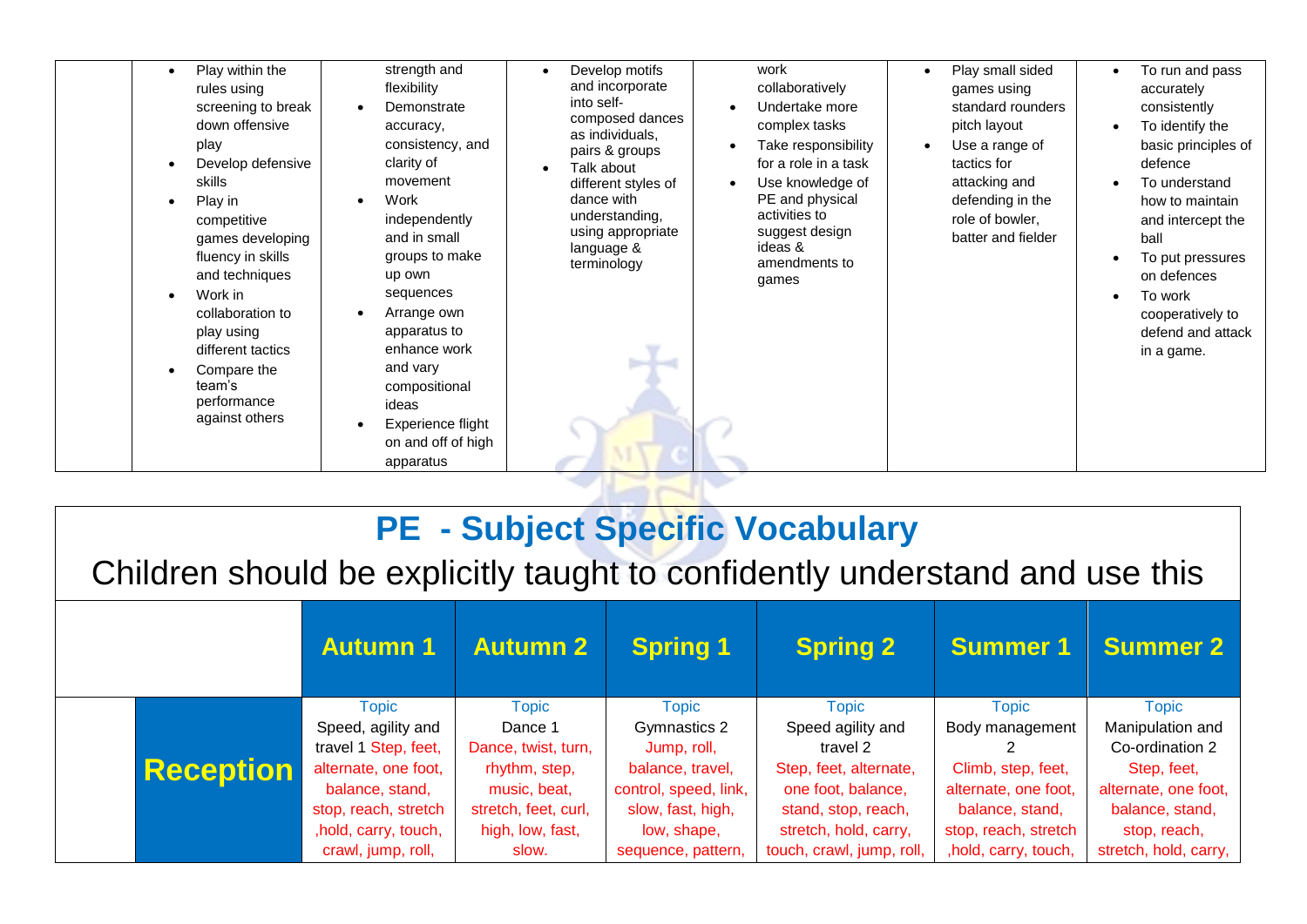|                                       |               | hands, feet, weight,<br>roll, slide, slither,<br>apparatus, low,<br>pause, prepare,<br>anticipate, freeze,<br>high, low, switch,<br>agility, music, beat                      |                                                                                                                                                                                                       | movement, music,<br>timing, pathway,<br>direction.                                                                                                                                                                          | hands, feet, weight,<br>slide, slither,<br>apparatus, pause,<br>prepare, anticipate,<br>freeze, high, low,<br>switch, agility, music,<br>beat.                                                                                                                                                                                        | crawl, jump, roll,<br>hands, feet, weight,<br>roll, slide, slither,<br>apparatus, low.                                                                                                                                                                                                                                                     | touch, crawl, jump,<br>roll, hands, feet,<br>weight, spin, slide,<br>slither, apparatus,<br>low, pause,<br>prepare, anticipate,<br>freeze, high, low,<br>switch, agility,<br>music, beat, hop,<br>jump, step, grip.                                                                                                                                                                                                               |
|---------------------------------------|---------------|-------------------------------------------------------------------------------------------------------------------------------------------------------------------------------|-------------------------------------------------------------------------------------------------------------------------------------------------------------------------------------------------------|-----------------------------------------------------------------------------------------------------------------------------------------------------------------------------------------------------------------------------|---------------------------------------------------------------------------------------------------------------------------------------------------------------------------------------------------------------------------------------------------------------------------------------------------------------------------------------|--------------------------------------------------------------------------------------------------------------------------------------------------------------------------------------------------------------------------------------------------------------------------------------------------------------------------------------------|-----------------------------------------------------------------------------------------------------------------------------------------------------------------------------------------------------------------------------------------------------------------------------------------------------------------------------------------------------------------------------------------------------------------------------------|
|                                       |               | <b>Topic</b><br>Body management<br>Climb, step, feet,<br>alternate, one foot,<br>balance, stand,<br>stop, reach, stretch,<br>hold, carry, touch,<br>crawl, jump, roll.        | <b>Topic</b><br>Gymnastics 1<br>Balance, control,<br>fast, high, jump,<br>link, low,<br>movement, music,<br>pattern, roll,<br>sequence, shape,<br>slow, speed,<br>timing, travel,<br>stretch, weight. | <b>Topic</b><br>Dance 2<br>Africa, beat, curl,<br>dance, elephants,<br>fast, feet, flow,<br>giraffes, high, join,<br>link, low, monkeys,<br>music, rhythm,<br>slow, step, stretch,<br>teamwork, turn,<br>twist.<br>FNT 1826 | <b>Topic</b><br>Manipulation and Co-<br>ordination 1<br>Agility, alternate,<br>anticipate, apparatus,<br>balance, beat, carry,<br>crawl, feet, freeze,<br>grip, hands, high, hold,<br>hop, jump, low, music,<br>one foot, pause,<br>prepare, reach, roll,<br>slide, slither, stand,<br>step, stop, stretch,<br>switch, touch, weight. | <b>Topic</b><br>Co-operation and<br>Problem Solving 1<br>Cooperate, team,<br>individual, partner,<br>pair, work, choose,<br>try, travel, roll,<br>jump, twist, turn,<br>crawl, roll, run, line<br>file, width, length,<br>carry, challenge,<br>shape, count,<br>retrieve, collect,<br>suits, deck, cards,<br>trail, body shape,<br>number. | <b>Topic</b><br>Co-operation and<br>Problem Solving 2<br>Step, feet,<br>alternate, one foot,<br>balance, stand,<br>stop, reach, stretch<br>, hold, carry, touch,<br>crawl, jump, roll,<br>hands, feet, weight,<br>roll, slide, slither,<br>apparatus, low,<br>pause, prepare,<br>anticipate, freeze,<br>high, low, switch,<br>agility, music, den,<br>beat, hop, jump,<br>step, grip, trails,<br>over, under,<br>through, around. |
| $\overline{\phantom{0}}$<br>Key Stage | <b>Year 1</b> | <b>Topic</b><br>Dance 1<br>Beat, curl, dance,<br>fast, feet, high, low,<br>music, rhythm,<br>step, stretch,<br>swing, turn, twist,<br>mood, feeling,<br>theme, story, static, | <b>Topic</b><br>Hit, catch & run 1<br>Batter, bowl, catch,<br>collect, feed, field,<br>hit, hitter, pick up,<br>retrieve, roll, stop,<br>strike, throw.                                               | <b>Topic</b><br>Dance 2<br>Dance, twist, turn,<br>rhythm, step,<br>music, beat,<br>stretch, feet, curl,<br>high, low, fast,<br>slow, compose,<br>choose, select,                                                            | <b>Topic</b><br>Hit, catch & run 2<br>Batter, bowl, catch,<br>collect, feed, field, hit,<br>hitter, pick up, retrieve,<br>roll, stop, strike, throw.                                                                                                                                                                                  | <b>Topic</b><br>Attack, defend and<br>shoot 2<br>Attack, catch,<br>compete,<br>cooperate, defend,<br>fluency, heart rate,<br>outwit, over-arm,<br>physical activity,                                                                                                                                                                       | <b>Topic</b><br>Send and Return 2<br>Backhand, bowl,<br>catch, collect,<br>court, feed,<br>forehand, hit, hitter,<br>net, pick up, roll,<br>serve, stop, strike,<br>throw.                                                                                                                                                                                                                                                        |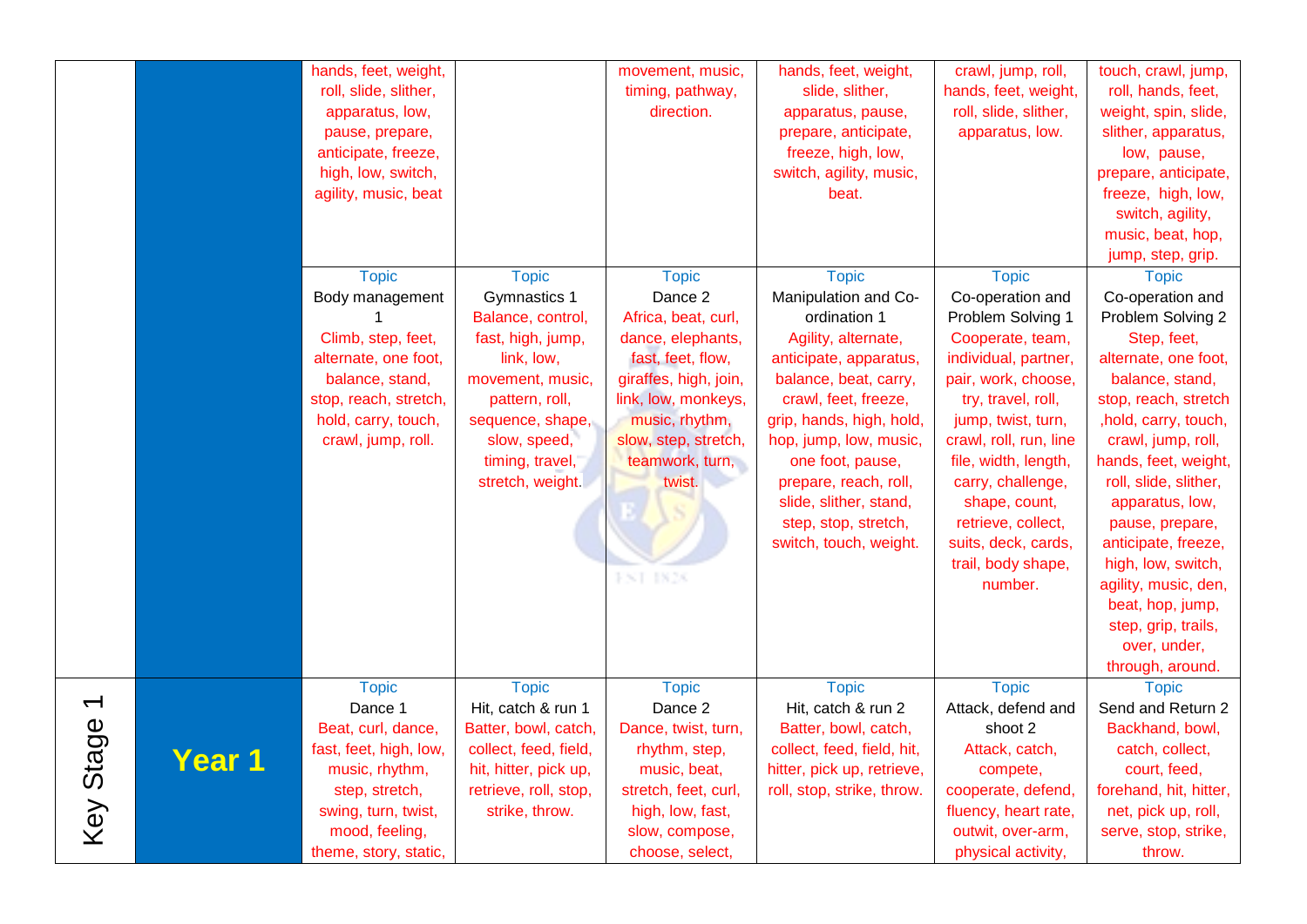|               | friendship, start,    |                        | emotions, canon,         |                           | pitch, play against, |                        |
|---------------|-----------------------|------------------------|--------------------------|---------------------------|----------------------|------------------------|
|               | middle, end.          |                        | rhyme, theme,            |                           | receive, rolling,    |                        |
|               |                       |                        | character, round,        |                           | send, throw, under-  |                        |
|               |                       |                        | respond.                 |                           | arm.                 |                        |
|               | <b>Topic</b>          | <b>Topic</b>           | <b>Topic</b>             | <b>Topic</b>              | <b>Topic</b>         | <b>Topic</b>           |
|               | Attack, defend and    | Gymnastics 1           | Tag Rugby                | Send and Return 1         | Run, Jump and        | Run, Jump and          |
|               | shoot 1               | Balance, body          | Aim, attack,             | Hit, collect, stop, net,  | Throw 1              | Throw 2                |
|               | Attack, catch,        | tension, carry,        | compete, control,        | throw, roll, strike,      | Backwards,           | Run, hop, skip,        |
|               | compete, defend,      | control, extension,    | cooperate, defend,       | catch, bowl, feed, pick   | distance, far, fast, | step, forwards,        |
|               | over-arm, play        | fast, hang, high,      | direction, fluency,      | up, batter, hitter,       | forwards, furthest,  | backwards,             |
|               | against, receive,     | jump, like, link, low, | following, hear          | forehand, backhand,       | high, hop, link,     | sideways, throw,       |
|               | rolling, send, throw, | movement,              | rate, kick, outwit,      | court.                    | medium, power,       | high, far, straight,   |
|               | under-arm.            | muscles, music,        | physical activity,       |                           | run, sideways, skip, | furthest, distance,    |
|               |                       | pattern, relaxation,   | play against, try,       |                           | skipping, slow,      | fast, slow, medium,    |
|               |                       | roll, sequence,        | score, send,             |                           | step, straight,      | link, skipping,        |
|               |                       | shape, slow,           | speed, tag, belt,        |                           | throw.               | power, track, relay,   |
|               |                       | speed, strength,       | foul.                    |                           |                      | tag, partner, sprint.  |
|               |                       | timing, travel.        |                          |                           |                      |                        |
|               | <b>Topic</b>          | <b>Topic</b>           | <b>Topic</b>             | <b>Topic</b>              | <b>Topic</b>         | <b>Topic</b>           |
|               | Dance 1               | Gymnastics 1           | <b>Send and Return 1</b> | Dance 2                   | Run, Jump and        | Gymnastics 2           |
|               | Dance, twist, turn,   | Jump, roll,            | Hit, collect, stop,      | Unison, phrase, links,    | Throw 1              | Balance, body          |
|               | rhythm, step,         | balance, travel,       | net, throw, roll,        | dance,                    | Run, throw, handle,  | tension, carry,        |
|               | music, beat,          | control, speed, link,  | strike, catch, bowl,     | dynamic, independent,     | hop, skip, step,     | control, extension,    |
|               | stretch, feet, curl,  | slow, fast, high,      | feed, pick up,           | pair, clock face, time,   | forwards,            | fast, hang, high,      |
|               | high, low, fast,      | low, shape,            | hitter, forehand,        | motif, freestyle,         | backwards,           | jump, like, link, low, |
|               | slow, direction,      | sequence, pattern,     | backhand, court,         | formation, on stage, off  | sideways, throw,     | movement,              |
|               | huddle, group,        | movement, music,       | serve, bounce,           | stage, mirror, match,     | high, far, straight, | muscles, music,        |
|               | mood, feeling,        | timing, hang, like,    | drop, badminton,         | copy, repeat, mood,       | furthest, distance,  | pattern, relaxation,   |
| <b>Year 2</b> | musicality,           | carry, relaxation,     | tennis, volleyball,      | emotion.                  | fast, slow, medium,  | rock, roll,            |
|               | respond, galloping,   | extension, body        | squash,                  |                           | link, skipping,      | sequence, shape,       |
|               | flying, jumping.      | tension, muscles,      | shuttlecock,             |                           | power, quick,        | slow, speed, spin,     |
|               |                       | strength, rock, roll,  | racquet.                 |                           | burpee, obstacle,    | strength, timing,      |
|               |                       | turn, spin.            |                          |                           | control, stamina,    | travel, turn.          |
|               |                       |                        |                          |                           | static, dynamic,     |                        |
|               |                       |                        |                          |                           | collect.             |                        |
|               | <b>Topic</b>          | <b>Topic</b>           | <b>Topic</b>             | <b>Topic</b>              | <b>Topic</b>         | <b>Topic</b>           |
|               | Attack, defend and    | Attack, defend and     | Tag Rugby                | Hit, Catch and Run 2      | Send and Return 2    | Run, Jump and          |
|               | shoot 1               | shoot 2                | Aim, attack,             | Hit, catch, runs, wicket, | Front, back, court,  | Throw 2                |
|               |                       |                        | compete, control,        | bats, bowl, feed, throw,  | send, serve,         |                        |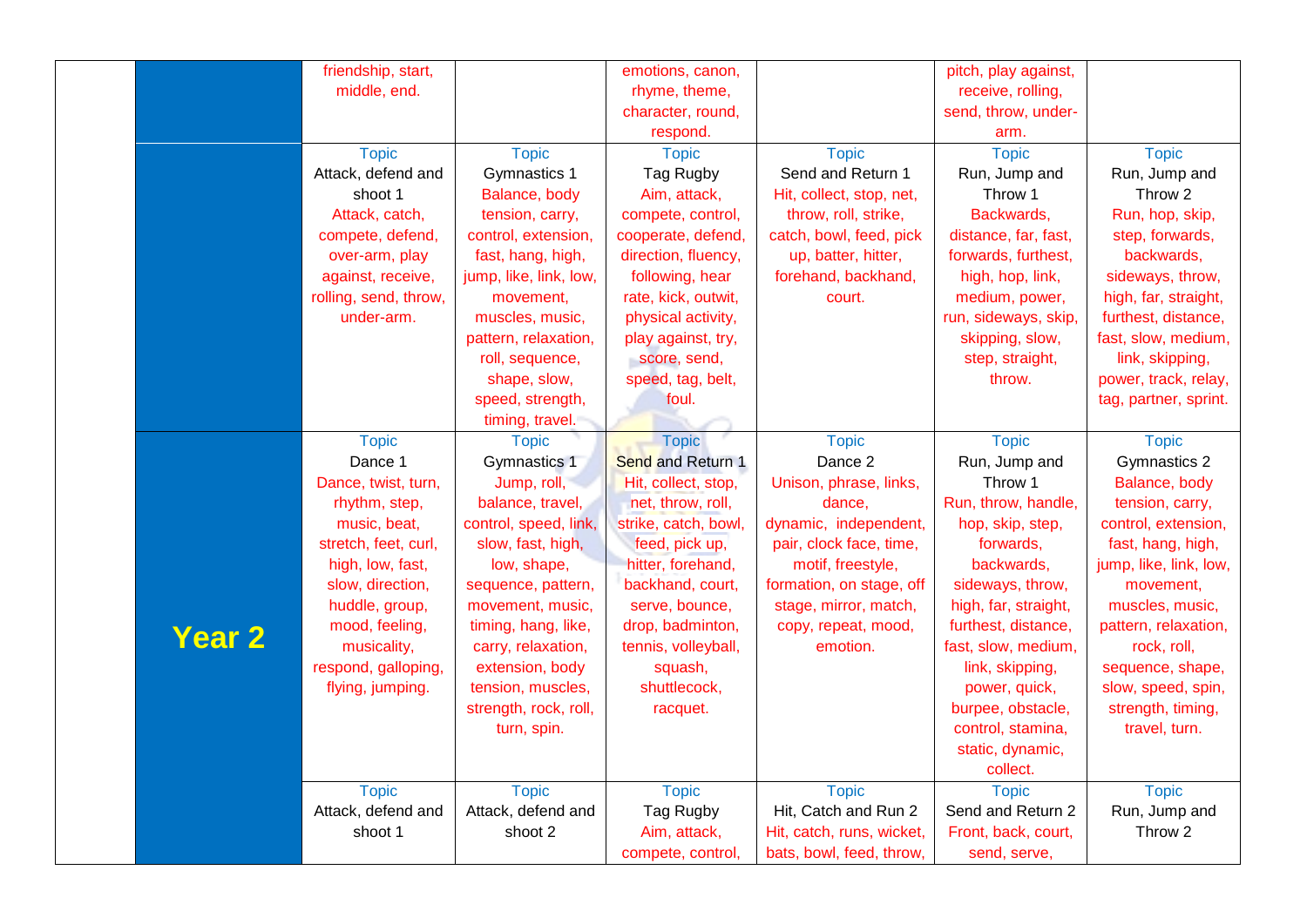|                            |               | Aim, attack,<br>compete,<br>controlling,<br>cooperate, defend,<br>direction, fluency,<br>following, heart<br>rate, kick, outwit,<br>physical activity,<br>pitch, play against,                                                                               | Send, receive,<br>defend, attack,<br>compete, play<br>against, cooperate,<br>fluency, physical<br>activity, heart rate,<br>pitch, outwit, kick,<br>rebound, aim,<br>speed, direction,                                                     | cooperate, defend,<br>direction, fluency,<br>following, hear<br>rate, kick, outwit,<br>physical activity,<br>play against, try,<br>score, send,<br>speed, tag, belt,<br>foul.                                                                               | catch, underarm, over<br>arm, field, hitter,<br>bowler, umpire, posts,<br>stumps                                                                                                                                                       | receive, feed,<br>feeder, volleyball,<br>tactics, compete,<br>score, umpire,<br>wide, deep, rotate.                                                                                                                       | Lunges, strength,<br>power, repetition,<br>power, accuracy,<br>burn, stamina,<br>fitness, persevere,<br>tally, develop, lap,<br>cooperate,<br>compete.                                                                                         |
|----------------------------|---------------|--------------------------------------------------------------------------------------------------------------------------------------------------------------------------------------------------------------------------------------------------------------|-------------------------------------------------------------------------------------------------------------------------------------------------------------------------------------------------------------------------------------------|-------------------------------------------------------------------------------------------------------------------------------------------------------------------------------------------------------------------------------------------------------------|----------------------------------------------------------------------------------------------------------------------------------------------------------------------------------------------------------------------------------------|---------------------------------------------------------------------------------------------------------------------------------------------------------------------------------------------------------------------------|------------------------------------------------------------------------------------------------------------------------------------------------------------------------------------------------------------------------------------------------|
|                            |               | rebound, receive,<br>scoring, send,<br>speed.                                                                                                                                                                                                                | scoring, controlling,<br>following, tactics.                                                                                                                                                                                              |                                                                                                                                                                                                                                                             |                                                                                                                                                                                                                                        |                                                                                                                                                                                                                           |                                                                                                                                                                                                                                                |
| $\mathbf{\Omega}$<br>Stage | <b>Year 3</b> | <b>Topic</b><br>Invasion games<br>(Football)<br>Control, use space,<br>defend, attack,<br>dribble, pass,<br>tactics, compete,<br>collaborate,<br>teamwork, score,<br>shoot, intercept,<br>foot, inside of the<br>foot, touch,<br>possession.<br><b>Topic</b> | <b>Topic</b><br>Net and Wall<br>(Basketball)<br>Space, pass,<br>accurately, mark,<br>dodge, attack,<br>defend, footwork,<br>possession,<br>change of<br>direction, tactics,<br>teamwork,<br>shooting, zones,<br>intercept<br><b>Topic</b> | <b>Topic</b><br>Indoor athletics<br>Run, jump, throw,<br>agility, power,<br>speed, track, force,<br>distance, curve,<br>accelerate,<br>hurdles, foam<br>javelins, vortex<br>howler, bounce,<br>pull, record, pace,<br>approach,<br>combine.<br><b>Topic</b> | <b>Topic</b><br>Hockey<br>Hockey sticks, pitch,<br>run, agility, stop, trap,<br>attack, defend, shoot,<br>control, aim, defend,<br>attack, tackle, block,<br>ball, quick, shaft<br><b>Topic</b>                                        | <b>Topic</b><br>Striking and<br>Fielding<br>(Cricket)<br>Batting, fielding,<br>bowling, bat,<br>wicket, stumps,<br>ball, crease,<br>boundary, run,<br>batsman, bowler,<br>wicketkeeper, field,<br>innings<br><b>Topic</b> | <b>Topic</b><br>Striking and<br>Fielding<br>(Rounders)<br>Batting, fielding,<br>bowling, bat,<br>bases, ball, run,<br>batter, bowler,<br>fielder, innings, no<br>ball, batting box,<br>backstop,<br>rounders, half<br>rounders<br><b>Topic</b> |
| Lower Key                  |               | Invasion games<br>(Handball)<br>Shoot, defend,<br>attack, block, run,<br>control, catch,<br>pass, teamwork,<br>score, intercept,<br>possession,<br>movement, using<br>space                                                                                  | Outdoor and<br>Adventure<br>Maps, diagram,<br>scale, symbols,<br>orienteering,<br>controls,<br>challenges,<br>problem-solving,<br>lead, follow, path,<br>plan, trust                                                                      | Gymnastics<br>Fluency,<br>contrasting,<br>unison. low.<br>combinations, full<br>turn, half- turn,<br>sustained,<br>explosive, power,<br>control, group,<br>similar, different.                                                                              | Tag-Rugby<br>Space, accurately,<br>pass, mark, dodge,<br>attack, defend,<br>footwork, possession,<br>change of direction,<br>tactic, teamwork,<br>zones, intercept, side-<br>step, send, tag,<br>release, safe, passing<br>back, feint | Dance<br>Dance, twist, turn,<br>kick, rhythm, beat,<br>stretch, levels, fast,<br>slow, direction,<br>huddle, group,<br>mood, feeling,<br>musically, facial<br>expression,<br>improvisation,<br>rehearse                   | Dance<br>Dance, twist, turn,<br>kick, rhythm, beat,<br>stretch, levels, fast,<br>slow, direction,<br>huddle, group,<br>mood, feeling,<br>musically, facial<br>expression,<br>improvisation,<br>rehearse                                        |
|                            | <b>Year 4</b> | <b>Topic</b><br><b>Invasion Games</b><br>(football)                                                                                                                                                                                                          | <b>Topic</b><br>Net and Wall<br>(Basketball)                                                                                                                                                                                              | <b>Topic</b><br><b>Indoor Athletics</b><br>Run, jump, throw,<br>agility, power,                                                                                                                                                                             | <b>Topic</b><br>Invasion games<br>(Hockey)                                                                                                                                                                                             | <b>Topic</b><br>Striking and<br>Fielding<br>(Cricket)                                                                                                                                                                     | <b>Topic</b><br>Net and Wall<br>(Tennis)                                                                                                                                                                                                       |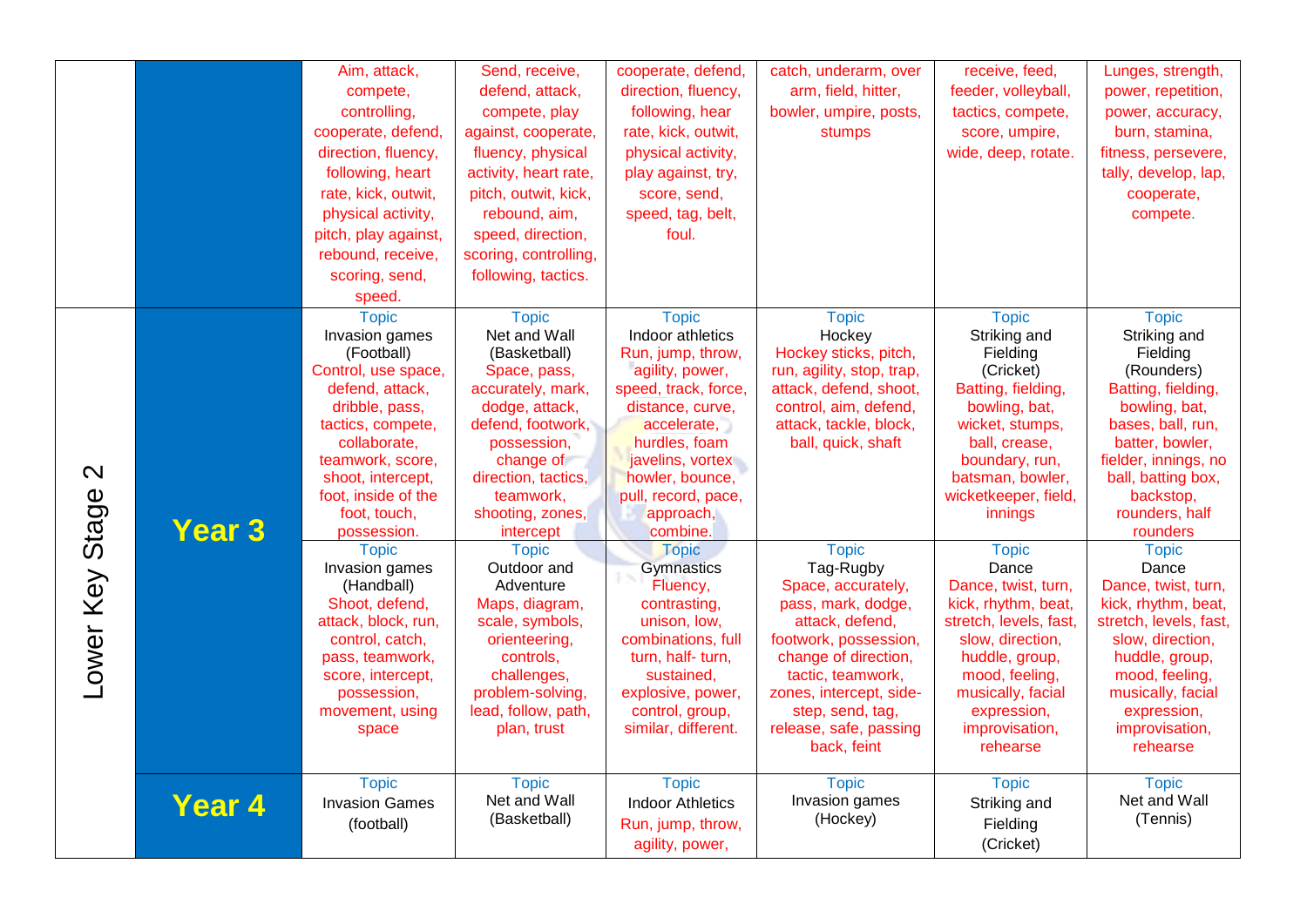|                                      |               | Control, use space,<br>defend, attack,<br>dribble, pass,<br>tactics, compete,<br>collaborate,<br>teamwork, score,<br>shoot, intercept,<br>foot, inside of the<br>foot, touch,<br>possession.                                                                                  | Control, use space,<br>defend, attack,<br>chest pass, tactics,<br>compete,<br>collaborate,<br>teamwork, score,<br>shoot, footwork,<br>foul, free pass.                                                                                                                      | speed, track, force,<br>distance, curve,<br>accelerate,<br>hurdles, foam<br>javelins, vortex<br>howler, bounce,<br>target, take off,<br>sling, exchange,<br>accuracy.                                                                                                              | Control, use space,<br>defend, attack, dribble,<br>pass, push, slap,<br>tactics, compete,<br>collaborate, teamwork,<br>score, shoot.                                                                                                                          | Batting, fielding,<br>bowling, bat,<br>wickets, stump,<br>ball, crease,<br>boundary, run,<br>batsman, bowler,<br>wicketkeeper, field,<br>innings, strike,<br>cross, four, six,<br>single, over, pull,<br>shot, forward                                         | Hit, return, court,<br>forehand,<br>backhand, bounce,<br>points, score, net,<br>tactics, underarm,<br>overarm, position,<br>ready.                                                                                                                            |
|--------------------------------------|---------------|-------------------------------------------------------------------------------------------------------------------------------------------------------------------------------------------------------------------------------------------------------------------------------|-----------------------------------------------------------------------------------------------------------------------------------------------------------------------------------------------------------------------------------------------------------------------------|------------------------------------------------------------------------------------------------------------------------------------------------------------------------------------------------------------------------------------------------------------------------------------|---------------------------------------------------------------------------------------------------------------------------------------------------------------------------------------------------------------------------------------------------------------|----------------------------------------------------------------------------------------------------------------------------------------------------------------------------------------------------------------------------------------------------------------|---------------------------------------------------------------------------------------------------------------------------------------------------------------------------------------------------------------------------------------------------------------|
|                                      |               | <b>Topic</b><br>Invasion games<br>(Tag Rugby)<br>Passing, Running,<br>Backwards, Tag,<br>Straight, Space,<br>Teamwork, Try-<br>area, defend,<br>attack, compete,<br>evade, pace,<br>pickup, step.                                                                             | <b>Topic</b><br>Gymnastics<br>Fluency,<br>contrasting,<br>unison, low,<br>combinations, full<br>turn, half- turn,<br>sustained,<br>explosive, power,<br>control, group,<br>similar, different,<br>direction, speed,<br>partner, actions,<br>compositional,<br>stamina, leap | <b>Topic</b><br><b>Invasion Games</b><br>(Handball)<br>Control, use space,<br>defend, attack,<br>chest pass, tactics,<br>compete,<br>collaborate,<br>teamwork, score,<br>shoot, footwork,<br>foul, free throw,<br>link, teamwork.                                                  | <b>Topic</b><br>Outdoor and<br>Adventure<br>Maps, diagrams, scale,<br>symbols, orienteering,<br>compass, challenges,<br>problem-solving, lead,<br>follow, plan, trust,<br>solve, cardinal points.                                                             | <b>Topic</b><br>Dance<br>Dance, turn,<br>rhythm, stretch,<br>levels, fast, slow,<br>direction, huddle,<br>mood, feeling,<br>emotions, facial<br>expression,<br>improvisation,<br>rehearse, director,<br>choreographer,<br>slide, formation,<br>freeze frames.  | <b>Topic</b><br>Dance<br>Dance, turn,<br>rhythm, stretch,<br>levels, fast, slow,<br>direction, huddle,<br>mood, feeling,<br>emotions, facial<br>expression,<br>improvisation,<br>rehearse, director,<br>choreographer,<br>slide, formation,<br>freeze frames. |
| $\mathbf{\Omega}$<br>Upper Key Stage | <b>Year 5</b> | <b>Topic</b><br>Invasion games<br>(Football)<br>Control, use space,<br>defend, attack,<br>dribble, pass,<br>tactics, compete,<br>collaborate,<br>teamwork, score,<br>shoot, positions,<br>power, distance,<br>perform, consistent,<br>fair play,<br>possession, goal<br>side. | <b>Topic</b><br>Net and Wall<br>(Basketball)<br>Control, use space,<br>defend, attack,<br>chest pass, tactics,<br>compete,<br>collaborate,<br>teamwork, score,<br>shoot, footwork,<br>foul, free pass,<br>pivot                                                             | <b>Topic</b><br><b>Indoor Athletics</b><br>Run, jump, throw,<br>agility, power,<br>speed, track, force,<br>distance, curve,<br>accelerate,<br>hurdles, foam<br>javelins, vortex<br>howler, bounce,<br>relay, baton,<br>safety, rules,<br>targets, record, set,<br>take over, pass, | <b>Topic</b><br><b>Invasion Games</b><br>(Hockey)<br>Control, use space,<br>defend, attack, dribble,<br>pass, push, slap,<br>tactics, compete,<br>collaborate, teamwork,<br>score, shoot, positions,<br>power, distance,<br>perform, consistent,<br>fair play | <b>Topic</b><br>Striking and<br>Fielding<br>(Cricket)<br>Stance, bowling,<br>bat, wicket,<br>stumps, crease,<br>boundary,<br>batsman, bowler,<br>wicketkeeper, bail,<br>field, innings,<br>strike, cross, four,<br>six, single, over,<br>balls, shot, forward, | <b>Topic</b><br>Net and Wall<br>(Tennis)<br>Hit, return, court,<br>forehand,<br>backhand, bounce,<br>points, score, net,<br>tactics, underarm,<br>overarm, position,<br>ready, volley,<br>overhead, singles,<br>doubles                                       |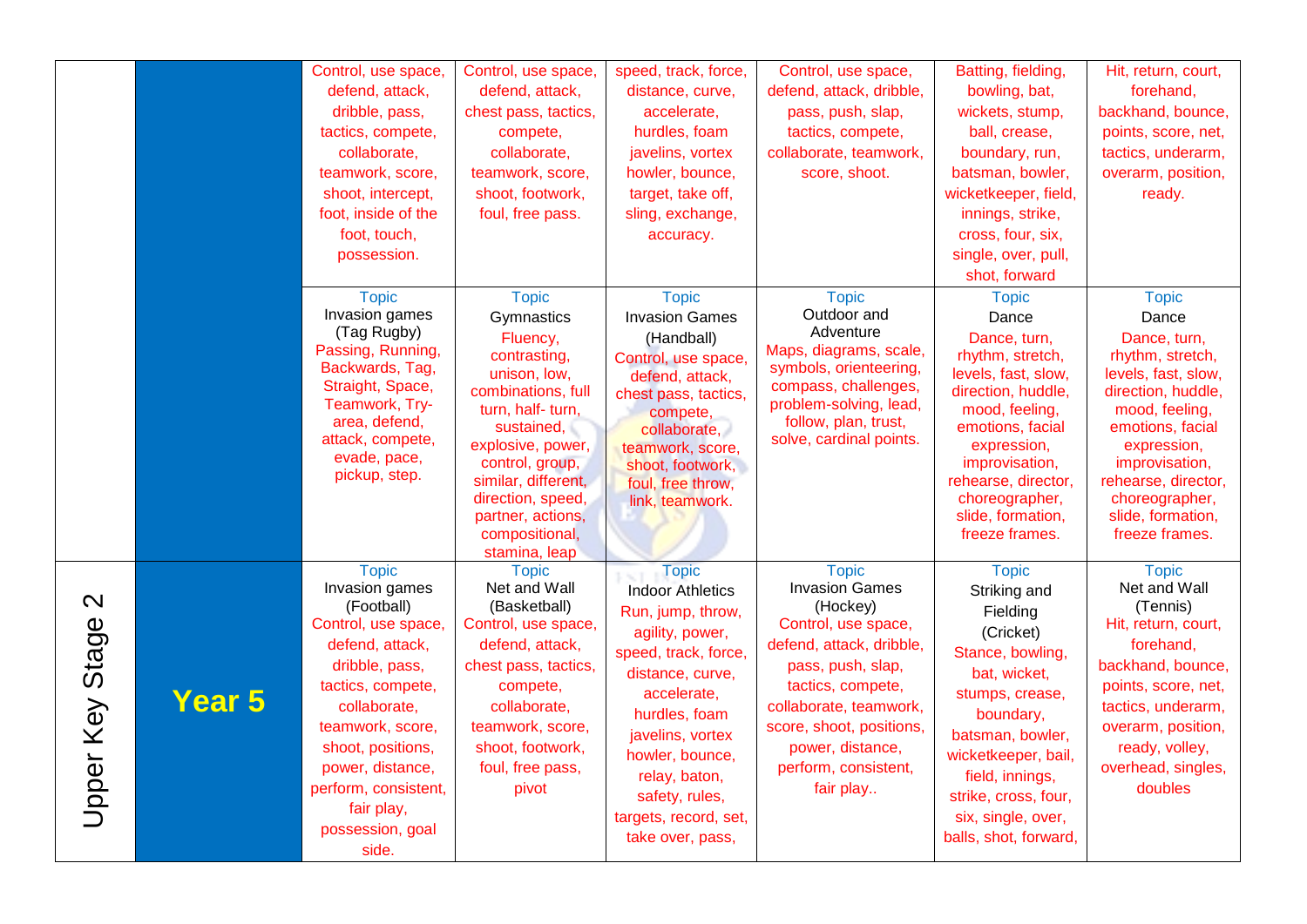|               |                                       |                                    | sustain, push,          |                                        | defensive,                          |                                  |
|---------------|---------------------------------------|------------------------------------|-------------------------|----------------------------------------|-------------------------------------|----------------------------------|
|               |                                       |                                    | recieve, hop-step-      |                                        | offensive.                          |                                  |
|               |                                       |                                    | jump.                   |                                        |                                     |                                  |
|               |                                       |                                    |                         |                                        |                                     |                                  |
|               | <b>Topic</b>                          | <b>Topic</b>                       | <b>Topic</b>            | <b>Topic</b>                           | <b>Topic</b>                        | <b>Topic</b>                     |
|               | <b>Invasion Games</b>                 | Gymnastics                         | <b>Invasion Games</b>   | Outdoor and                            | Dance                               | Dance                            |
|               | (Tag Rugby)                           | Symmetry,                          | (Handball)              | Adventure                              | Dance, stretch,                     | Dance, stretch,                  |
|               | Passing, running,                     | sequences,                         | Control, use space,     | Maps, diagrams,                        | levels, mood,                       | levels, mood,                    |
|               | backwards, tag,                       | combinations,                      | defend, attack,         | remember, symbols,                     | feeling, emotions,                  | feeling, emotions,               |
|               | straight, space,                      | direction, speed,                  | tactics, compete,       | orienteering,                          | facial expression,                  | facial expression,               |
|               | teamwork, try-area,                   | partner,                           | collaborate,            | challenges, problem-<br>solving, lead, | improvisation,                      | improvisation,                   |
|               | defend, attack,                       | asymmetrical,                      | teamwork, score,        | challenge, plan, trust,                | rehearse, director,                 | rehearse, director,              |
|               | retain, contest,                      | elements, control,                 | shoot, footwork,        | solve, team, design,                   | choreographer,<br>slide, formation, | choreographer,                   |
|               | possession,                           | balance, strength,<br>flexibility, | foul, free pass,        | instructions, extend,                  | locomotion,                         | slide, formation,<br>locomotion, |
|               | pressure, support,<br>pop pass, turn  | asymmetrical,                      | dribble, block,         | orient, Morse code,                    | Bangra, wall                        | Bangra, wall                     |
|               | over, lose pass                       | aesthetics.                        | screen, steps,          | decipher, individual.                  | patterns, steps,                    | patterns, steps,                 |
|               |                                       |                                    | double fault,           |                                        | dance style                         | dance style                      |
|               |                                       |                                    | offensive foul, free    |                                        |                                     |                                  |
|               |                                       |                                    | throw                   |                                        |                                     |                                  |
|               |                                       |                                    |                         |                                        |                                     |                                  |
|               | <b>Topic</b><br><b>Invasion Games</b> | <b>Topic</b><br>Net and Wall       | <b>Topic</b>            | <b>Topic</b><br>Invasion games         | <b>Topic</b>                        | <b>Topic</b><br>Net and Wall     |
|               | (Football)                            | (Basketball)                       | <b>Indoor Athletics</b> | (Hockey)                               | Cricket                             | (Tennis)                         |
|               | Control, use space,                   | Control, use space,                | Run, jump, throw,       | Control, use space,                    | Tactics, shots,                     | Hit, return, court,              |
|               | defend, attack,                       | defend, attack,                    | agility, power,         | defend, attack, dribble,               | bowling, wickets,                   | forehand,                        |
|               | dribble, pass,                        | chest pass, tactics,               | speed, track,           | pass, push, tactics,                   | stumps, crease,                     | backhand, bounce,                |
|               | tactics, compete,                     | compete,                           | distance, curve,        | compete, collaborate,                  | boundary, stance,                   | points, score, net,              |
|               | collaborate,                          | collaborate,                       | accelerate,             | teamwork, score,                       | innings, strike,                    | tactics, underarm,               |
| <b>Year 6</b> | teamwork, score,                      | teamwork, score,                   | hurdles, foam           | shoot, positions,                      | cross, four, six,                   | overarm, position,               |
|               | shoot, positions,                     | shoot, footwork,                   | javelins, vortex        | power, distance,                       | single, over, balls,                | ready, volley,                   |
|               | power, distance,                      | foul, free pass,                   | howler, bounce,         | perform, consistent,                   | shot, forward,                      | overhead, singles,               |
|               | perform, consistent,                  | pivot, blocking.                   | relay, baton,           | fair play, tackle,                     | defence, offensive,                 | doubles.                         |
|               | fair play, tackle,                    |                                    | safety, rules,          | covering, supporting.                  | wide, no-ball                       |                                  |
|               | covering,                             |                                    | targets, record, set,   |                                        |                                     |                                  |
|               | supporting.                           |                                    | take over, pass,        |                                        |                                     |                                  |
|               |                                       |                                    | strength, judge,        |                                        |                                     |                                  |
|               |                                       |                                    | trajectory, sprint,     |                                        |                                     |                                  |
|               |                                       |                                    | shuttle, STEP.          |                                        |                                     |                                  |